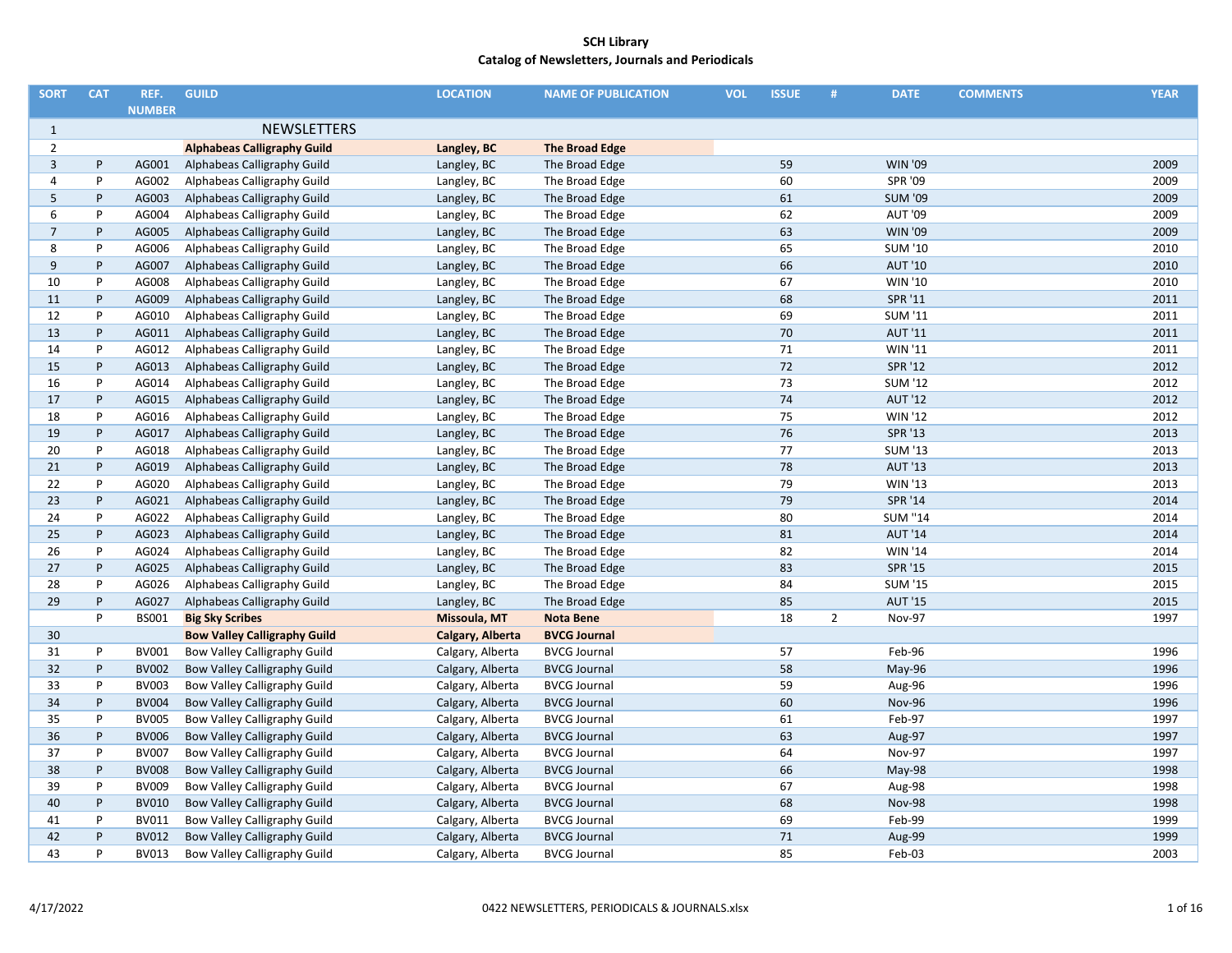| <b>SORT</b> | <b>CAT</b> | REF.          | <b>GUILD</b>                           | <b>LOCATION</b>  | <b>NAME OF PUBLICATION</b> | <b>VOL</b> | <b>ISSUE</b> | #            | <b>DATE</b>   | <b>COMMENTS</b> | <b>YEAR</b> |
|-------------|------------|---------------|----------------------------------------|------------------|----------------------------|------------|--------------|--------------|---------------|-----------------|-------------|
|             |            | <b>NUMBER</b> |                                        |                  |                            |            |              |              |               |                 |             |
| 44          | P          | <b>BV014</b>  | Bow Valley Calligraphy Guild           | Calgary, Alberta | <b>BVCG Journal</b>        |            | 89           |              | Feb-04        |                 | 2004        |
| 45          | P          | BV015         | Bow Valley Calligraphy Guild           | Calgary, Alberta | <b>BVCG Journal</b>        |            | 97           |              | Mar-06        |                 | 2006        |
| 46          | P          | <b>BV016</b>  | Bow Valley Calligraphy Guild           | Calgary, Alberta | <b>BVCG Journal</b>        |            | 98           |              | Jun-06        |                 | 2006        |
| 47          | P          | <b>BV017</b>  | Bow Valley Calligraphy Guild           | Calgary, Alberta | <b>BVCG Journal</b>        |            | 99           |              | Sep-06        |                 | 2006        |
| 48          | P          | <b>BV018</b>  | Bow Valley Calligraphy Guild           | Calgary, Alberta | <b>BVCG Journal</b>        |            | 100          |              | Dec-06        |                 | 2006        |
| 49          | P          | BV019         | Bow Valley Calligraphy Guild           | Calgary, Alberta | <b>BVCG Journal</b>        |            | 101          |              | Mar-07        |                 | 2007        |
| 50          | P          | <b>BV020</b>  | Bow Valley Calligraphy Guild           | Calgary, Alberta | <b>BVCG Journal</b>        |            | 102          |              | Jun-07        |                 | 2007        |
| 51          | P          | BV021         | Bow Valley Calligraphy Guild           | Calgary, Alberta | <b>BVCG Journal</b>        |            | 103          |              | Sep-07        |                 | 2007        |
| 52          | P          | <b>BV022</b>  | Bow Valley Calligraphy Guild           | Calgary, Alberta | <b>BVCG Journal</b>        |            | 104          |              | Nov-07        |                 | 2007        |
| 53          | P          | BV023         | Bow Valley Calligraphy Guild           | Calgary, Alberta | <b>BVCG Journal</b>        |            | 105          |              | Mar-08        |                 | 2008        |
| 54          | P          | <b>BV024</b>  | <b>Bow Valley Calligraphy Guild</b>    | Calgary, Alberta | <b>BVCG Journal</b>        |            | 106          |              | <b>Jun-08</b> |                 | 2008        |
| 55          | P          | BV025         | Bow Valley Calligraphy Guild           | Calgary, Alberta | <b>BVCG Journal</b>        |            | 107          |              | Aug-08        |                 | 2008        |
| 56          | P          | <b>BV026</b>  | Bow Valley Calligraphy Guild           | Calgary, Alberta | <b>BVCG Journal</b>        |            | 108          |              | <b>Nov-08</b> |                 | 2008        |
| 57          | P          | <b>BV027</b>  | Bow Valley Calligraphy Guild           | Calgary, Alberta | <b>BVCG Journal</b>        |            | 109          |              | Feb-09        |                 | 2009        |
| 58          | P          | <b>BV028</b>  | Bow Valley Calligraphy Guild           | Calgary, Alberta | <b>BVCG Journal</b>        |            | 110          |              | Jun-09        |                 | 2009        |
| 59          | P          | BV029         | Bow Valley Calligraphy Guild           | Calgary, Alberta | <b>BVCG Journal</b>        |            | 111          |              | Sep-09        |                 | 2009        |
| 60          | P          | <b>BV030</b>  | Bow Valley Calligraphy Guild           | Calgary, Alberta | <b>BVCG Journal</b>        |            | 112          |              | Dec-09        |                 | 2009        |
| 61          | P          | <b>BV031</b>  | Bow Valley Calligraphy Guild           | Calgary, Alberta | <b>BVCG Journal</b>        |            | 113          |              | Mar-10        |                 | 2010        |
| 62          | P          | <b>BV032</b>  | Bow Valley Calligraphy Guild           | Calgary, Alberta | <b>BVCG Journal</b>        |            | 114          |              | $Jun-10$      |                 | 2010        |
| 63          | P          | <b>BV033</b>  | Bow Valley Calligraphy Guild           | Calgary, Alberta | <b>BVCG Journal</b>        |            | 115          |              | $Sep-10$      |                 | 2010        |
| 64          | P          | <b>BV034</b>  | Bow Valley Calligraphy Guild           | Calgary, Alberta | <b>BVCG Journal</b>        |            | 118          |              | $May-11$      |                 | 2011        |
| 65          |            |               | <b>The Calligraphers' Guild</b>        | Ashland, OR      | <b>Rogue Pens</b>          |            |              |              |               |                 |             |
| 66          | P          | <b>TC001</b>  | The Calligraphers' Guild               | Ashland, OR      | Rogue Pens                 |            |              |              | Mar-10        |                 | 2010        |
| 67          | P          | <b>TC002</b>  | The Calligraphers' Guild               | Ashland, OR      | Rogue Pens                 |            |              |              | Jun-10        |                 | 2010        |
| 68          | P          | <b>TC003</b>  | The Calligraphers' Guild               | Ashland, OR      | Rogue Pens                 |            |              |              | $Sep-10$      |                 | 2010        |
| 69          | P          | <b>TC004</b>  | The Calligraphers' Guild               | Ashland, OR      | Rogue Pens                 |            |              |              | Dec-10        |                 | 2010        |
| 70          | P          | <b>TC005</b>  | The Calligraphers' Guild               | Ashland, OR      | Rogue Pens                 |            |              |              | $Mar-11$      |                 | 2011        |
| 71          | P          | <b>TC006</b>  | The Calligraphers' Guild               | Ashland, OR      | Rogue Pens                 |            |              |              | $Jun-11$      |                 | 2011        |
| 72          | P          | <b>TC007</b>  | The Calligraphers' Guild               | Ashland, OR      | Rogue Pens                 |            |              |              | $Sep-11$      |                 | 2011        |
| 73          | P          | <b>TC008</b>  | The Calligraphers' Guild               | Ashland, OR      | <b>Rogue Pens</b>          |            |              |              | Dec-11        |                 | 2011        |
| 74          | P          | <b>TC009</b>  | The Calligraphers' Guild               | Ashland, OR      | Rogue Pens                 |            |              |              | Apr-12        |                 | 2012        |
| 75          | P          | <b>TC010</b>  | The Calligraphers' Guild               | Ashland, OR      | Rogue Pens                 |            |              |              | Aug-12        |                 | 2012        |
| 76          | P          | <b>TC011</b>  | The Calligraphers' Guild               | Ashland, OR      | <b>Rogue Pens</b>          |            |              |              | <b>Dec-12</b> |                 | 2012        |
| 77          | P          | <b>TC012</b>  | The Calligraphers' Guild               | Ashland, OR      | Rogue Pens                 |            |              |              | Apr-13        |                 | 2013        |
| 78          | P          | <b>TC013</b>  | The Calligraphers' Guild               | Ashland, OR      | Rogue Pens                 |            |              |              | Aug-13        |                 | 2013        |
| 79          | P          | <b>TC014</b>  | The Calligraphers' Guild               | Ashland, OR      | Rogue Pens                 |            |              |              | Dec-13        |                 | 2013        |
| 80          | P          | <b>TC015</b>  | The Calligraphers' Guild               | Ashland, OR      | Rogue Pens                 |            |              |              | Apr-14        |                 | 2014        |
| 81          | P          | <b>TC016</b>  | The Calligraphers' Guild               | Ashland, OR      | Rogue Pens                 |            |              |              | Aug-14        |                 | 2014        |
| 82          |            |               | <b>Calligraphers of NW Washington</b>  | Bellingham, WA   | <b>Rain Writers</b>        |            |              |              |               |                 |             |
| 83          | P          | NW001         | Calligraphers of NW Washington         | Bellingham, WA   | Rain Writers               | 19         |              | $\mathbf{1}$ | Apr-10        |                 | 2010        |
| 84          | P          | NW002         | Calligraphers of NW Washington         | Bellingham, WA   | Rain Writers               | 20         |              | $\mathbf{1}$ | Feb-11        |                 | 2011        |
| 85          |            |               | <b>Calligraphic Society of Arizona</b> | Tempe, AZ        | <b>Alphabits</b>           |            |              |              |               |                 |             |
| 86          | P          | CA001         | Calligraphic Society of Arizona        | Tempe, AZ        | Alphabits                  |            |              |              | Apr-10        |                 | 2010        |
| 87          | P          | CA002         | Calligraphic Society of Arizona        | Tempe, AZ        | Alphabits                  |            |              |              | Aug-10        |                 | 2010        |
|             |            |               |                                        |                  |                            |            |              |              |               |                 |             |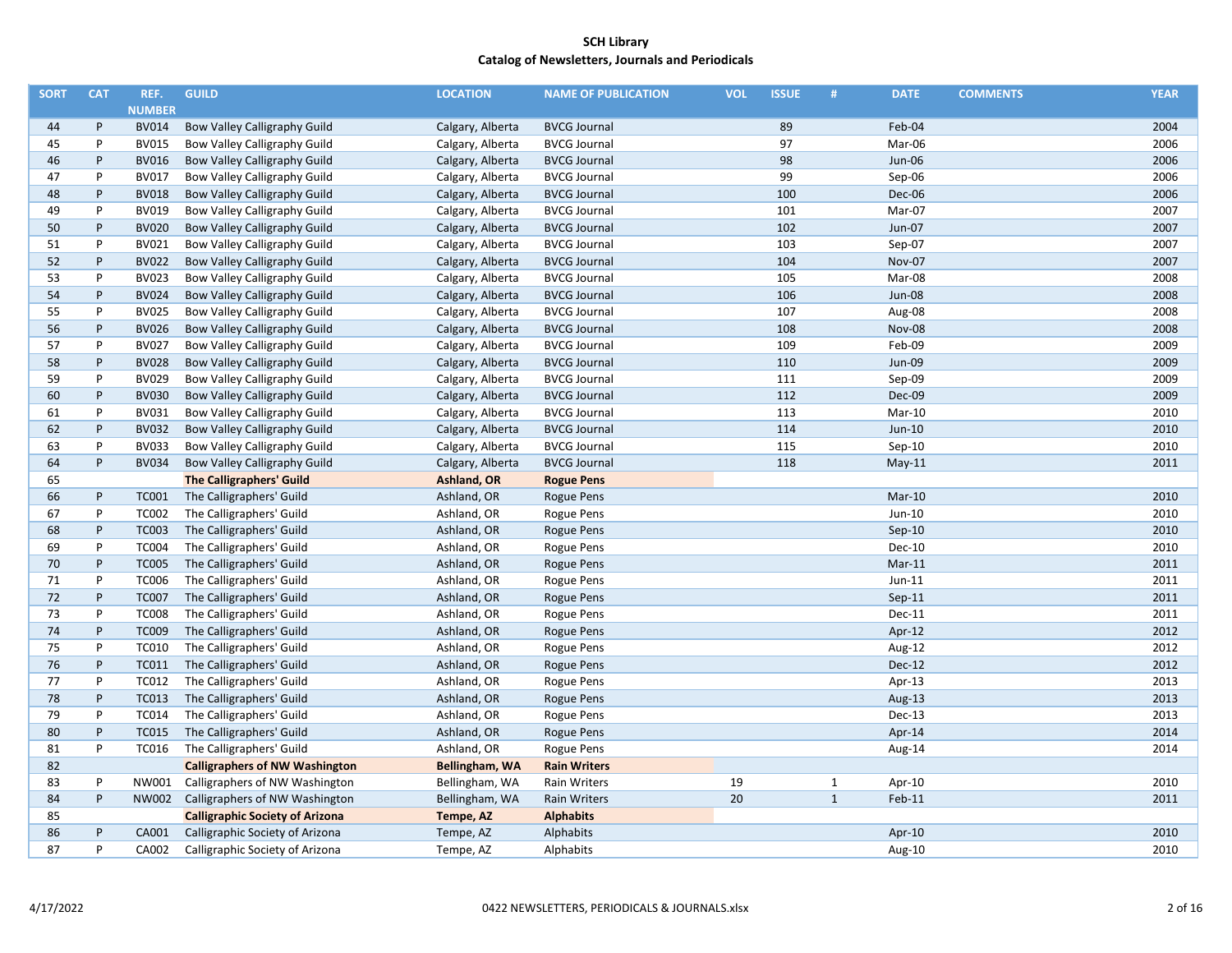| <b>SORT</b> | <b>CAT</b> | REF.          | <b>GUILD</b>                              | <b>LOCATION</b>       | <b>NAME OF PUBLICATION</b>         | <b>VOL</b> | <b>ISSUE</b> | #              | <b>DATE</b>   | <b>COMMENTS</b> | <b>YEAR</b> |
|-------------|------------|---------------|-------------------------------------------|-----------------------|------------------------------------|------------|--------------|----------------|---------------|-----------------|-------------|
|             |            | <b>NUMBER</b> |                                           |                       |                                    |            |              |                |               |                 |             |
| 88          | P          | CA003         | Calligraphic Society of Arizona           | Tempe, AZ             | Alphabits                          |            |              |                | $Jan-11$      |                 | 2011        |
| 89          | P          | CA004         | Calligraphic Society of Arizona           | Tempe, AZ             | Alphabits                          |            |              |                | Apr-11        |                 | 2011        |
| 90          | $\sf P$    | CA005         | Calligraphic Society of Arizona           | Tempe, AZ             | Alphabits                          |            |              |                | $Sep-11$      |                 | 2011        |
| 91          | P          | CA006         | Calligraphic Society of Arizona           | Tempe, AZ             | Alphabits                          |            |              |                | Dec-12        |                 | 2012        |
|             | P          |               | <b>Calligraphy Society of New Zealand</b> | Christchurch, NZ      | <b>Newsletter</b>                  |            |              |                |               |                 |             |
|             | P          | NZ001         | Calligraphy Society of New Zealand        | Christchurch, NZ      | Newsletter                         |            |              |                | Fall          |                 | 2008        |
|             | P          | NZ002         | Calligraphy Society of New Zealand        | Christchurch, NZ      | Newsletter                         |            |              |                | Jan           |                 | 2012        |
| 92          |            |               | <b>Calligraphy Guild of Columbus, OH</b>  | Columbus, OH          | Lettera                            |            |              |                |               |                 |             |
| 93          | P          | CC001         | Calligraphy Guild of Columbus, OH         | Columbus, OH          | Lettera                            | 29         |              | $\mathbf{1}$   | $Mar-10$      |                 | 2010        |
| 94          | P          | CC002         | Calligraphy Guild of Columbus, OH         | Columbus, OH          | Lettera                            | 29         |              | $\overline{2}$ | Aug-10        |                 | 2010        |
| 95          | $\sf P$    | CC003         | Calligraphy Guild of Columbus, OH         | Columbus, OH          | Lettera                            | 29         |              | $\overline{3}$ | Oct-10        |                 | 2010        |
| 96          | P          | CC004         | Calligraphy Guild of Columbus, OH         | Columbus, OH          | Lettera                            | 29         |              | $\overline{4}$ | $Jan-11$      |                 | 2011        |
| 97          | P          | <b>CC005</b>  | Calligraphy Guild of Columbus, OH         | Columbus, OH          | Lettera                            | 30         |              | $\mathbf{1}$   | $Mar-11$      |                 | 2011        |
| 98          | P          | CC006         | Calligraphy Guild of Columbus, OH         | Columbus, OH          | Lettera                            | 30         |              | $\overline{2}$ | Aug-11        |                 | 2011        |
| 99          | P          | CC007         | Calligraphy Guild of Columbus, OH         | Columbus, OH          | Lettera                            | 30         |              | $\overline{3}$ | Oct-11        |                 | 2011        |
| 100         | P          | <b>CC008</b>  | Calligraphy Guild of Columbus, OH         | Columbus, OH          | Lettera                            | 30         |              | $\overline{4}$ | $Jan-12$      |                 | 2012        |
|             |            |               | <b>The Calligrafree Scribe</b>            | <b>Columbus, OH</b>   | <b>The Calligrafree Scribe</b>     |            |              |                |               |                 |             |
|             | P          | CS001         | The Calligrafree Scribe                   | Columbus, OH          | The Calligrafree Scribe            | 3          |              | $\overline{3}$ | May-76        |                 | 1976        |
|             |            |               | <b>Carolina Lettering Arts Society</b>    | <b>Wilmington, NC</b> | <b>Cheerio</b>                     |            |              |                |               |                 |             |
|             | P          | CL001         | Carolina Lettering Arts Society           | Wilmington, NC        | Cheerio                            |            |              |                | Summer        |                 | 2010        |
|             |            |               | <b>Chicago Calligraphy Collective</b>     | Chicago, IL           | 3C                                 |            |              |                |               |                 |             |
|             | P          | CH001         | Chicago Calligraphy Collective            | Chicago, IL           | 3C                                 |            |              |                | Winter/Spring |                 | 1994        |
| 101         |            |               | <b>Fairbanks Calligraphy Society</b>      | Victoria, BC          | <b>Fairbank Society Newsletter</b> |            |              |                |               |                 |             |
| 102         | P          | FS001         | Fairbanks Calligraphy Society             | Victoria, BC          | <b>Fairbank Society Newsletter</b> |            | 155          |                | $Jan-10$      |                 | 2010        |
| 103         | P          | FS002         | <b>Fairbanks Calligraphy Society</b>      | Victoria, BC          | <b>Fairbank Society Newsletter</b> |            | 156          |                | $Mar-10$      |                 | 2010        |
| 104         | P          | FS003         | <b>Fairbanks Calligraphy Society</b>      | Victoria, BC          | <b>Fairbank Society Newsletter</b> |            | 157          |                | $May-10$      |                 | 2010        |
| 105         | P          | <b>FS004</b>  | <b>Fairbanks Calligraphy Society</b>      | Victoria, BC          | <b>Fairbank Society Newsletter</b> |            | 158          |                | $Sep-10$      |                 | 2010        |
| 106         | P          | <b>FS005</b>  | Fairbanks Calligraphy Society             | Victoria, BC          | <b>Fairbank Society Newsletter</b> |            | 159          |                | Nov-10        |                 | 2010        |
| 107         | P          | <b>FS006</b>  | <b>Fairbanks Calligraphy Society</b>      | Victoria, BC          | <b>Fairbank Society Newsletter</b> |            | 160          |                | $Jan-11$      |                 | 2011        |
| 108         | P          | FS007         | Fairbanks Calligraphy Society             | Victoria, BC          | <b>Fairbank Society Newsletter</b> |            | 161          |                | $Mar-11$      |                 | 2011        |
| 109         | P          | <b>FS008</b>  | <b>Fairbanks Calligraphy Society</b>      | Victoria, BC          | <b>Fairbank Society Newsletter</b> |            | 163          |                | $Sep-11$      |                 | 2011        |
| 110         | P          | FS009         | Fairbanks Calligraphy Society             | Victoria, BC          | <b>Fairbank Society Newsletter</b> |            | 164          |                | Nov-11        |                 | 2011        |
| 111         | P          | FS010         | <b>Fairbanks Calligraphy Society</b>      | Victoria, BC          | <b>Fairbank Society Newsletter</b> |            | 165          |                | $Jan-12$      |                 | 2012        |
| 112         | P          | FS011         | Fairbanks Calligraphy Society             | Victoria, BC          | <b>Fairbank Society Newsletter</b> |            | 166          |                | Mar-12        |                 | 2012        |
| 113         | P          | FS012         | <b>Fairbanks Calligraphy Society</b>      | Victoria, BC          | <b>Fairbank Society Newsletter</b> |            | 167          |                | $May-12$      |                 | 2012        |
| 114         | P          | FS013         | <b>Fairbanks Calligraphy Society</b>      | Victoria, BC          | <b>Fairbank Society Newsletter</b> |            | 168          |                | $Sep-12$      |                 | 2012        |
| 115         | P          | FS014         | <b>Fairbanks Calligraphy Society</b>      | Victoria, BC          | Fairbank Society Newsletter        |            | 169          |                | <b>Nov-12</b> |                 | 2012        |
| 116         | P          | FS015         | Fairbanks Calligraphy Society             | Victoria, BC          | <b>Fairbank Society Newsletter</b> |            | 170          |                | $Jan-13$      |                 | 2013        |
| 117         | P          | FS016         | Fairbanks Calligraphy Society             | Victoria, BC          | <b>Fairbank Society Newsletter</b> |            | 171          |                | $Mar-13$      |                 | 2013        |
| 118         | P          | FS017         | Fairbanks Calligraphy Society             | Victoria, BC          | <b>Fairbank Society Newsletter</b> |            | 173          |                | Sep-13        |                 | 2013        |
| 119         | P          | FS018         | <b>Fairbanks Calligraphy Society</b>      | Victoria, BC          | <b>Fairbank Society Newsletter</b> |            | 174          |                | <b>Nov-13</b> |                 | 2013        |
| 120         | P          | FS019         | Fairbanks Calligraphy Society             | Victoria, BC          | <b>Fairbank Society Newsletter</b> |            | 175          |                | $Jan-14$      |                 | 2014        |
| 121         | P          | <b>FS020</b>  | Fairbanks Calligraphy Society             | Victoria, BC          | <b>Fairbank Society Newsletter</b> |            | 176          |                | Mar-14        |                 | 2014        |
| 122         | P          | FS021         | <b>Fairbanks Calligraphy Society</b>      | Victoria, BC          | <b>Fairbank Society Newsletter</b> |            | 177          |                | $May-14$      |                 | 2014        |
|             |            |               |                                           |                       |                                    |            |              |                |               |                 |             |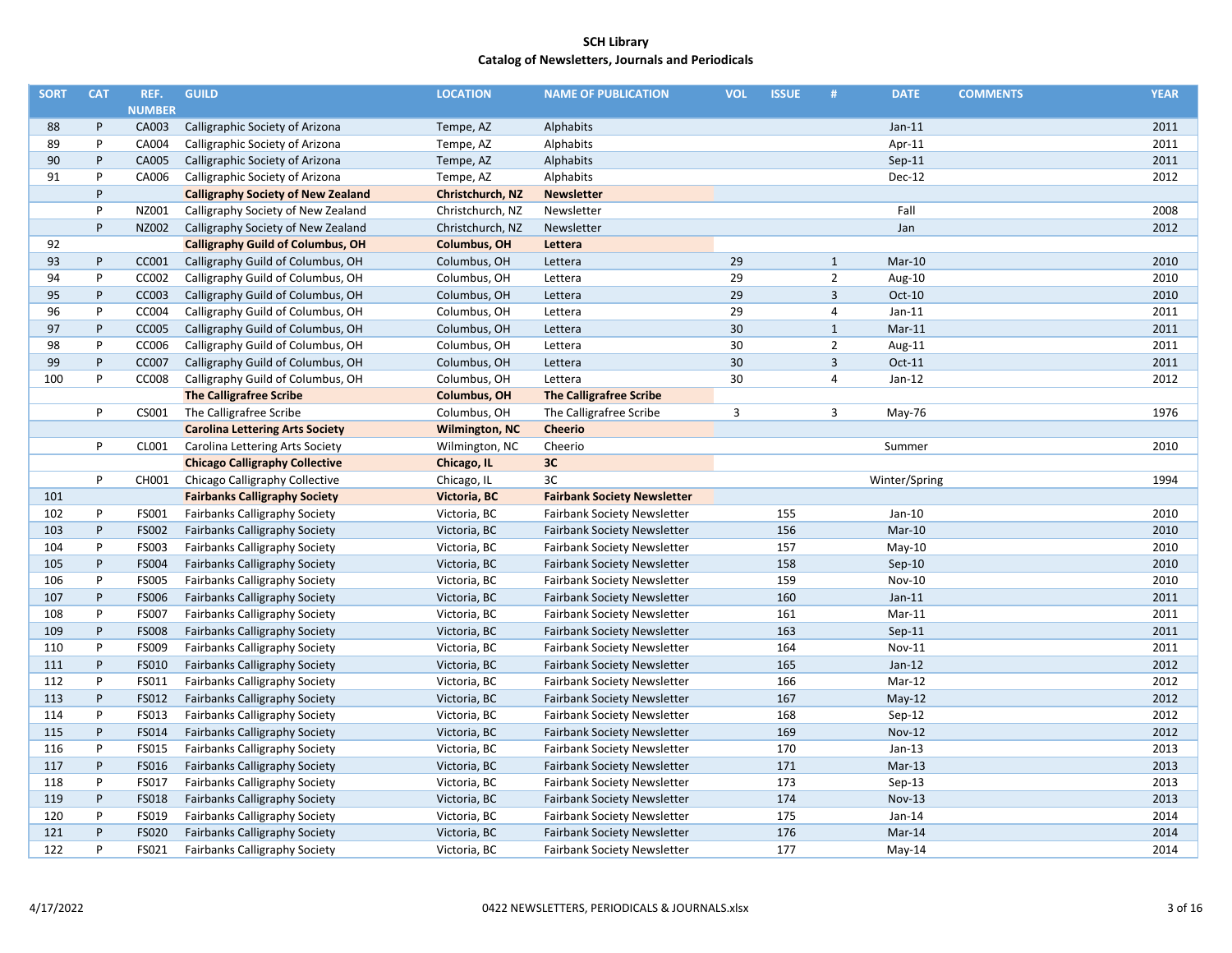| <b>SORT</b> | <b>CAT</b> | REF.          | <b>GUILD</b>                         | <b>LOCATION</b>   | <b>NAME OF PUBLICATION</b>         | <b>VOL</b> | <b>ISSUE</b> | #              | <b>DATE</b>     | <b>COMMENTS</b> | <b>YEAR</b> |
|-------------|------------|---------------|--------------------------------------|-------------------|------------------------------------|------------|--------------|----------------|-----------------|-----------------|-------------|
|             |            | <b>NUMBER</b> |                                      |                   |                                    |            |              |                |                 |                 |             |
| 123         | P          | FS022         | <b>Fairbanks Calligraphy Society</b> | Victoria, BC      | <b>Fairbank Society Newsletter</b> |            | 178          |                | $Sep-14$        |                 | 2014        |
| 124         | P          | FS023         | Fairbanks Calligraphy Society        | Victoria, BC      | <b>Fairbank Society Newsletter</b> |            | 179          |                | Nov-14          |                 | 2014        |
| 125         | P          | FS024         | Fairbanks Calligraphy Society        | Victoria, BC      | <b>Fairbank Society Newsletter</b> |            | 180          |                | $Jan-15$        |                 | 2015        |
| 126         | P          | <b>FS025</b>  | Fairbanks Calligraphy Society        | Victoria, BC      | <b>Fairbank Society Newsletter</b> |            | 181          |                | Mar-15          |                 | 2015        |
| 127         | P          | FS026         | <b>Fairbanks Calligraphy Society</b> | Victoria, BC      | Fairbank Society Newsletter        |            | 182          |                | $May-15$        |                 | 2015        |
| 128         | P          | FS027         | Fairbanks Calligraphy Society        | Victoria, BC      | Fairbank Society Newsletter        |            | 183          |                | Sep-15          |                 | 2015        |
| 129         | P          | <b>FS028</b>  | Fairbanks Calligraphy Society        | Victoria, BC      | <b>Fairbank Society Newsletter</b> |            | 184          |                | <b>Nov-15</b>   |                 | 2015        |
| 130         | P          | FS029         | Fairbanks Calligraphy Society        | Victoria, BC      | <b>Fairbank Society Newsletter</b> |            | 185          |                | Jan-16          |                 | 2016        |
| 131         | P          | FS030         | Fairbanks Calligraphy Society        | Victoria, BC      | <b>Fairbank Society Newsletter</b> |            | 186          |                | $Mar-16$        |                 | 2016        |
| 132         | P          | FS031         | Fairbanks Calligraphy Society        | Victoria, BC      | <b>Fairbank Society Newsletter</b> |            | 187          |                | $May-16$        |                 | 2016        |
| 133         | P          | FS032         | Fairbanks Calligraphy Society        | Victoria, BC      | Fairbank Society Newsletter        |            | 188          |                | Sep-16          |                 | 2016        |
| 134         | P          | <b>FS033</b>  | Fairbanks Calligraphy Society        | Victoria, BC      | <b>Fairbank Society Newsletter</b> |            | 189          |                | <b>Nov-16</b>   |                 | 2016        |
| 135         | P          | <b>FS034</b>  | <b>Fairbanks Calligraphy Society</b> | Victoria, BC      | <b>Fairbank Society Newsletter</b> |            | 190          |                | $Jan-17$        |                 | 2017        |
| 136         | P          | FS035         | Fairbanks Calligraphy Society        | Victoria, BC      | <b>Fairbank Society Newsletter</b> |            | 191          |                | Mar-17          |                 | 2017        |
| 137         | P          | FS036         | <b>Fairbanks Calligraphy Society</b> | Victoria, BC      | <b>Fairbank Society Newsletter</b> |            | 192          |                | $May-17$        |                 | 2017        |
| 138         |            |               | <b>Friends of Calligraphy</b>        | San Francisco, CA | <b>Alphabet</b>                    |            |              |                |                 |                 |             |
| 139         | P          | FC001         | Friends of Calligraphy               | San Francisco, CA | Alphabet                           | 12         |              | $\overline{2}$ | 1986/87         |                 | 1986        |
| 140         | P          | FC002         | Friends of Calligraphy               | San Francisco, CA | Alphabet                           | 16         |              | 3              | SPR '91         |                 | 1991        |
| 141         | P          | FC003         | Friends of Calligraphy               | San Francisco, CA | Alphabet                           | 17         |              | $\mathbf{1}$   | <b>FALL '91</b> |                 | 1991        |
| 142         | P          | FC004         | Friends of Calligraphy               | San Francisco, CA | Alphabet                           | 17         |              | $\overline{2}$ | <b>WIN '92</b>  |                 | 1992        |
| 143         | P          | FC005         | Friends of Calligraphy               | San Francisco, CA | Alphabet                           | 18         |              | $\mathbf{1}$   | <b>WIN '93</b>  |                 | 1993        |
| 144         | P          | FC006         | Friends of Calligraphy               | San Francisco, CA | Alphabet                           | 18         |              | $\overline{2}$ | SPR '93         |                 | 1993        |
| 145         | P          | FC007         | Friends of Calligraphy               | San Francisco, CA | Alphabet                           | 18         |              | $\overline{3}$ | <b>SUM '93</b>  |                 | 1993        |
| 146         | P          | FC008         | Friends of Calligraphy               | San Francisco, CA | Alphabet                           | 19         |              | $\mathbf{1}$   | <b>FALL '93</b> |                 | 1993        |
| 147         | P          | FC009         | Friends of Calligraphy               | San Francisco, CA | Alphabet                           | 19         |              | $\overline{2}$ | <b>SPR '94</b>  |                 | 1994        |
| 148         | P          | FC010         | Friends of Calligraphy               | San Francisco, CA | Alphabet                           | 19         |              | 3              | <b>SUM '94</b>  |                 | 1994        |
| 149         | P          | FC011         | Friends of Calligraphy               | San Francisco, CA | Alphabet                           | 20         |              | $\mathbf{1}$   | <b>FALL '94</b> |                 | 1994        |
| 150         | P          | FC012         | Friends of Calligraphy               | San Francisco, CA | Alphabet                           | 20         |              | $\overline{2}$ | <b>WIN '95</b>  |                 | 1995        |
| 151         | P          | FC013         | Friends of Calligraphy               | San Francisco, CA | Alphabet                           | 20         |              | $\overline{3}$ | <b>SPR '95</b>  |                 | 1995        |
| 152         | P          | FC014         | Friends of Calligraphy               | San Francisco, CA | Alphabet                           | 21         |              | $\mathbf{1}$   | <b>FALL '95</b> |                 | 1995        |
| 153         | P          | FC015         | Friends of Calligraphy               | San Francisco, CA | Alphabet                           | 21         |              | $\overline{2}$ | <b>WIN '96</b>  |                 | 1996        |
| 154         | P          | FC016         | Friends of Calligraphy               | San Francisco, CA | Alphabet                           | 21         |              | 3              | <b>FALL '96</b> |                 | 1996        |
| 155         | P          | FC017         | Friends of Calligraphy               | San Francisco, CA | Alphabet                           | 21         |              | $\overline{3}$ | <b>SPR '96</b>  |                 | 1996        |
| 156         | P          | FC018         | Friends of Calligraphy               | San Francisco, CA | Alphabet                           | 22         |              | $\overline{2}$ | <b>WIN '97</b>  |                 | 1997        |
| 157         | P          | FC019         | Friends of Calligraphy               | San Francisco, CA | Alphabet                           | 23         |              | $\mathbf{1}$   | <b>FALL '97</b> |                 | 1997        |
| 158         | P          | FC020         | Friends of Calligraphy               | San Francisco, CA | Alphabet                           | 23         |              | $\overline{2}$ | <b>WIN '98</b>  |                 | 1998        |
| 159         | P          | FC021         | Friends of Calligraphy               | San Francisco, CA | Alphabet                           | 23         |              | 3              | <b>SPR '98</b>  |                 | 1998        |
| 160         | P          | FC022         | Friends of Calligraphy               | San Francisco, CA | Alphabet                           | 24         |              | $\mathbf{1}$   | <b>FALL '98</b> |                 | 1998        |
| 161         | P          | FC023         | Friends of Calligraphy               | San Francisco, CA | Alphabet                           | 24         |              | $\overline{2}$ | <b>WIN '99</b>  |                 | 1999        |
|             | P          | FC023a        | <b>Friends of Calligraphy</b>        | San Francisco, CA | Alphabet                           | 25         |              | $\mathbf{1}$   | <b>FALL '99</b> |                 | 1999        |
| 162         | P          | FC024         | Friends of Calligraphy               | San Francisco, CA | Alphabet                           | 25         |              | $\overline{2}$ | <b>SPR '00</b>  |                 | 2000        |
| 163         | P          | FC025         | Friends of Calligraphy               | San Francisco, CA | Alphabet                           | 28         |              | 3              | <b>SUM '03</b>  |                 | 2003        |
| 164         | P          | FC026         | Friends of Calligraphy               | San Francisco, CA | Alphabet                           | 29         |              | $\overline{3}$ | <b>SUM '04</b>  |                 | 2004        |
| 165         | P          | FC027         | Friends of Calligraphy               | San Francisco, CA | Alphabet                           | 31         |              | $\overline{2}$ | <b>SPR '06</b>  |                 | 2006        |
|             |            |               |                                      |                   |                                    |            |              |                |                 |                 |             |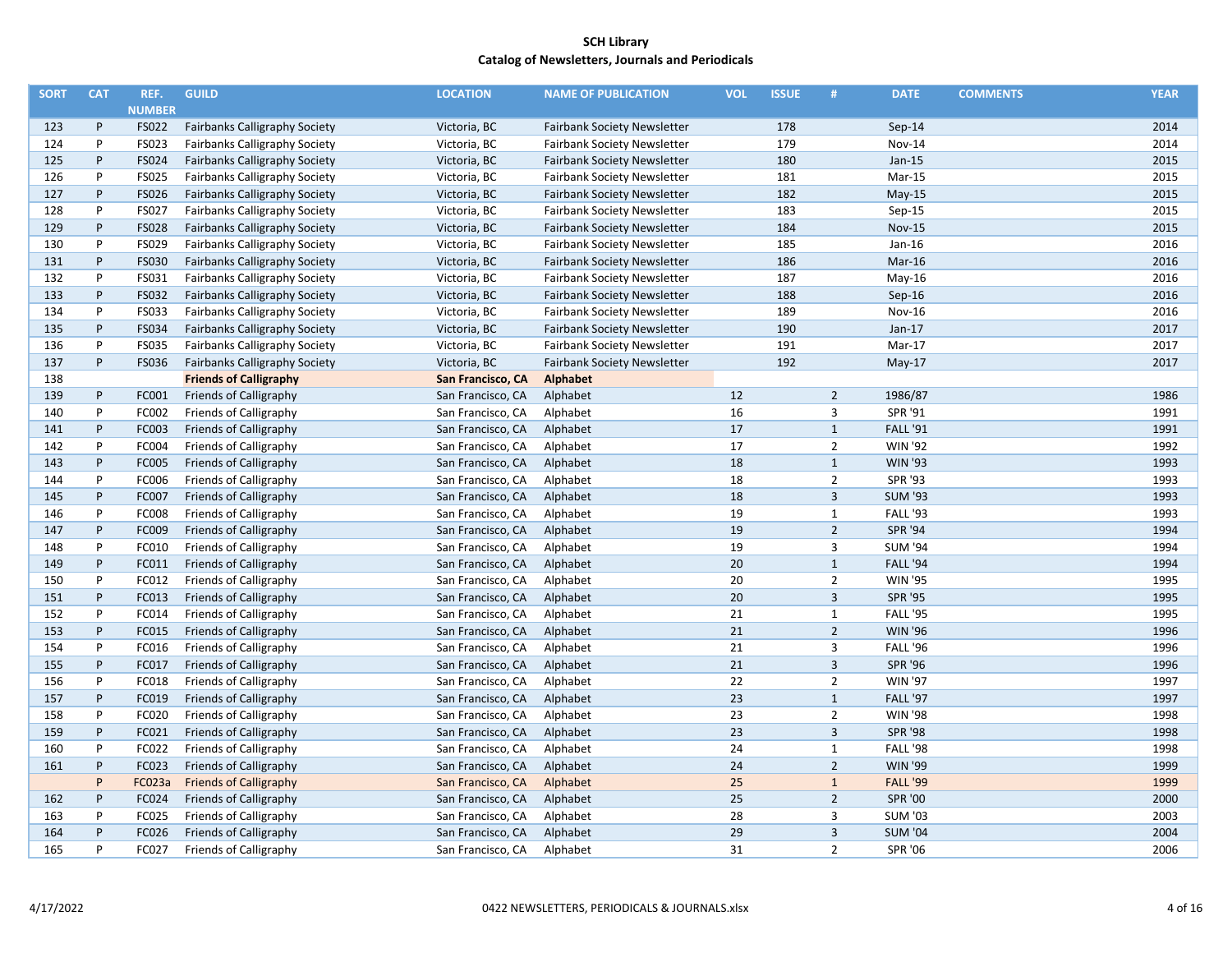| <b>SORT</b> | <b>CAT</b> | REF.          | <b>GUILD</b>                                   | <b>LOCATION</b>          | <b>NAME OF PUBLICATION</b>  | <b>VOL</b> | <b>ISSUE</b>   | #              | <b>DATE</b>     | <b>COMMENTS</b>                     | <b>YEAR</b> |
|-------------|------------|---------------|------------------------------------------------|--------------------------|-----------------------------|------------|----------------|----------------|-----------------|-------------------------------------|-------------|
|             |            | <b>NUMBER</b> |                                                |                          |                             |            |                |                |                 |                                     |             |
| 166         | P          | FC028         | Friends of Calligraphy                         | San Francisco, CA        | Alphabet                    | 31         |                | 3              | <b>SUM '06</b>  |                                     | 2006        |
| 167         | P          | FC029         | Friends of Calligraphy                         | San Francisco, CA        | Alphabet                    | 32         |                | $\mathbf{1}$   | <b>FALL '06</b> |                                     | 2006        |
| 168         | P          | FC030         | Friends of Calligraphy                         | San Francisco, CA        | Alphabet                    | 32         |                | $\overline{2}$ | <b>WIN '07</b>  |                                     | 2007        |
| 169         | P          | FC031         | Friends of Calligraphy                         | San Francisco, CA        | Alphabet                    | 32         |                | 3              | SPR '07         | This issue is diveded into 4 pieces | 2007        |
| 170         | P          | FC032         | Friends of Calligraphy                         | San Francisco, CA        | Alphabet                    | 33         |                | $\mathbf{1}$   | <b>FALL '07</b> |                                     | 2007        |
| 171         | P          | FC033         | Friends of Calligraphy                         | San Francisco, CA        | Alphabet                    | 33         |                | $\overline{2}$ | <b>WIN '08</b>  |                                     | 2008        |
| 172         | P          | FC034         | Friends of Calligraphy                         | San Francisco, CA        | Alphabet                    | 33         |                | $\overline{3}$ | <b>SUM '08</b>  |                                     | 2008        |
| 173         | P          | FC035         | Friends of Calligraphy                         | San Francisco, CA        | Alphabet                    | 34         |                | 1              | <b>FALL '08</b> |                                     | 2008        |
| 174         | P          | FC036         | Friends of Calligraphy                         | San Francisco, CA        | Alphabet                    | 34         |                | $\overline{2}$ | <b>WIN '09</b>  |                                     | 2009        |
| 175         | P          | FC037         | Friends of Calligraphy                         | San Francisco, CA        | Alphabet                    | 34         |                | $\overline{3}$ | <b>SUM '09</b>  |                                     | 2009        |
| 176         | P          | FC038         | Friends of Calligraphy                         | San Francisco, CA        | Alphabet                    | 35         |                | $\mathbf{1}$   | <b>FALL '09</b> |                                     | 2009        |
| 177         | P          | FC039         | Friends of Calligraphy                         | San Francisco, CA        | Alphabet                    | 35         |                | $\overline{2}$ | <b>WIN '09</b>  | Cover date incorrect, see inside    | 2009        |
| 178         | P          | FC040         | Friends of Calligraphy                         | San Francisco, CA        | Alphabet                    | 35         |                | $\overline{3}$ | <b>SUM '10</b>  |                                     | 2010        |
| 179         | P          | FC041         | Friends of Calligraphy                         | San Francisco, CA        | Alphabet                    | 36         |                | 3              | SPR '11         |                                     | 2011        |
| 180         | P          | FC042         | Friends of Calligraphy                         | San Francisco, CA        | <b>Membership Directory</b> |            |                |                | $'09-'10$       |                                     | 2009        |
| 181         | P          | FC043         | Friends of Calligraphy                         | San Francisco, CA        | Membership Directory        |            |                |                | $'10-'11$       |                                     | 2010        |
| 182         |            |               | <b>Greater Cincinnati Calligraphers' Guild</b> | Cincinnati, OH           | <b>New Letters</b>          |            |                |                |                 |                                     |             |
| 183         | P          | GC001         | Greater Cincinnati Calligraphers' Guild        | Cincinnati, OH           | <b>New Letters</b>          | 29         | 3              |                | <b>SUM '10</b>  |                                     | 2010        |
| 184         | P          | GC002         | Greater Cincinnati Calligraphers' Guild        | Cincinnati, OH           | <b>New Letters</b>          | 30         | $\mathbf{1}$   |                | <b>FALL '10</b> |                                     | 2010        |
| 185         | P          | GC003         | Greater Cincinnati Calligraphers' Guild        | Cincinnati, OH           | <b>New Letters</b>          | 32         | $\mathbf 1$    |                | 13 YIR          | Year In Review                      | 2013        |
| 186         | P          | GC004         | Greater Cincinnati Calligraphers' Guild        | Cincinnati, OH           | <b>New Letters</b>          | 33         | $\mathbf{1}$   |                | $Sep-15$        |                                     | 2015        |
| 187         | P          | GC005         | Greater Cincinnati Calligraphers' Guild        | Cincinnati, OH           | New Letters, Copy           | 33         | $\mathbf{1}$   |                | $Sep-15$        |                                     | 2015        |
|             | P          | <b>HC001</b>  | <b>Houston Calligraphy Guild</b>               | Houston, TX              | Handscrit                   | 19         | $\overline{4}$ |                | Jan/Feb 1998    |                                     | 1998        |
|             | P          | KY001         | Kentuckiana Calligraphers Guild                | New Albany, IN           | Kentuckiana                 | 25         | $\overline{2}$ |                | Jun-96          |                                     | 1996        |
| 188         |            |               | Masscribes, New England Calligraphy Org.       | <b>Chestnut Hill, MA</b> | Inkspots                    |            |                |                |                 |                                     |             |
| 189         | P          | ME001         | Masscribes, New England Calligraphy Org.       | Chestnut Hill, MA        | Inkspots                    | 23         | $\mathbf{1}$   |                | WIN '10         |                                     | 2010        |
| 190         | P          | <b>ME002</b>  | Masscribes, New England Calligraphy Org.       | Chestnut Hill, MA        | Inkspots                    | 23         | $\overline{2}$ |                | <b>FALL '10</b> |                                     | 2010        |
| 191         | P          | ME003         | Masscribes, New England Calligraphy Org.       | Chestnut Hill, MA        | Inkspots                    | 24         | $\mathbf 1$    |                | WIN '11         |                                     | 2011        |
| 192         | P          | <b>ME004</b>  | Masscribes, New England Calligraphy Org.       | Chestnut Hill, MA        | Inkspots                    | 25         | $\mathbf{1}$   |                | <b>WIN '12</b>  |                                     | 2012        |
| 193         | P          | <b>ME005</b>  | Masscribes, New England Calligraphy Org.       | Chestnut Hill, MA        | <b>Membership Directory</b> |            |                |                | $'13-'14$       |                                     | 2013        |
| 194         | P          | <b>ME006</b>  | Masscribes, New England Calligraphy Org.       | Chestnut Hill, MA        | Inkspots                    | 27         | $\mathbf{1}$   |                | <b>FALL '13</b> |                                     | 2013        |
| 195         | P          | <b>ME007</b>  | Masscribes, New England Calligraphy Org.       | Chestnut Hill, MA        | Inkspots                    | 28         | $\overline{2}$ |                | <b>WIN '15</b>  |                                     | 2015        |
| 196         | P          | <b>ME008</b>  | Masscribes, New England Calligraphy Org.       | Chestnut Hill, MA        | Inkspots                    | 32         | 5              |                | SPR '16         |                                     | 2016        |
| 197         |            |               | Nib 'n' Inks                                   | Olympia, WA              | Nib 'n' Inks                |            |                |                |                 |                                     |             |
| 198         | P          | <b>NB001</b>  | Nib 'n' Inks                                   | Olympia, WA              | Nib 'n' Inks                |            |                |                | SPR '10         |                                     | 2010        |
| 199         | P          | <b>NB002</b>  | Nib 'n' Inks                                   | Olympia, WA              | Nib 'n' Inks                |            |                |                | <b>SUM '10</b>  |                                     | 2010        |
| 200         | P          | <b>NB003</b>  | Nib 'n' Inks                                   | Olympia, WA              | Nib 'n' Inks                |            |                |                | <b>FAL '10</b>  |                                     | 2010        |
| 201         | P          | <b>NB004</b>  | Nib 'n' Inks                                   | Olympia, WA              | Nib 'n' Inks                |            |                |                | WIN '10         |                                     | 2010        |
| 202         | P          | <b>NB005</b>  | Nib 'n' Inks                                   | Olympia, WA              | Nib 'n' Inks                |            |                |                | SPR '11         |                                     | 2011        |
| 203         | P          | <b>NB006</b>  | Nib 'n' Inks                                   | Olympia, WA              | Nib 'n' Inks                |            |                |                | <b>SUM '11</b>  |                                     | 2011        |
| 204         | P          | <b>NB007</b>  | Nib 'n' Inks                                   | Olympia, WA              | Nib 'n' Inks                |            |                |                | <b>FALL '11</b> |                                     | 2011        |
| 205         | P          | <b>NB008</b>  | Nib 'n' Inks                                   | Olympia, WA              | Nib 'n' Inks                |            |                |                | <b>WIN '11</b>  |                                     | 2011        |
| 206         | P          | <b>NB009</b>  | Nib 'n' Inks                                   | Olympia, WA              | Nib 'n' Inks                |            |                |                | SPR '12         |                                     | 2012        |
| 207         | P          | NB010         | Nib 'n' Inks                                   | Olympia, WA              | Nib 'n' Inks                |            |                |                | <b>WIN '12</b>  |                                     | 2012        |
|             |            |               |                                                |                          |                             |            |                |                |                 |                                     |             |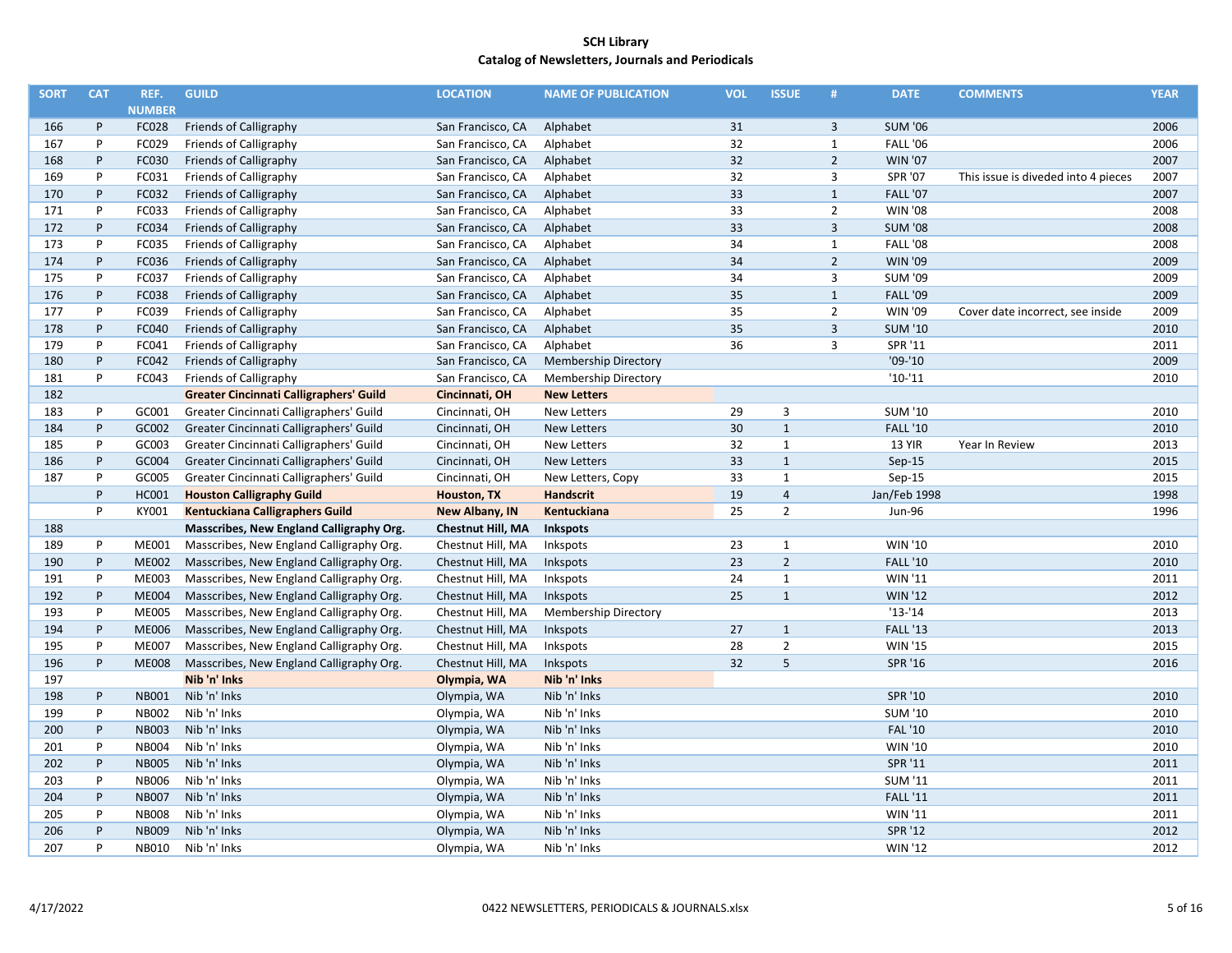| <b>SORT</b> | <b>CAT</b>   | REF.          | <b>GUILD</b>                       | <b>LOCATION</b> | <b>NAME OF PUBLICATION</b> | <b>VOL</b> | <b>ISSUE</b> | #              | <b>DATE</b>   | <b>COMMENTS</b> | <b>YEAR</b> |
|-------------|--------------|---------------|------------------------------------|-----------------|----------------------------|------------|--------------|----------------|---------------|-----------------|-------------|
|             |              | <b>NUMBER</b> |                                    |                 |                            |            |              |                |               |                 |             |
| 208         |              |               | <b>St. Louis Calligraphy Guild</b> | St. Louis, MO   | <b>Miniscule</b>           |            |              |                |               |                 |             |
| 209         | P            | ST001         | St. Louis Calligraphy Guild        | St. Louis, MO   | Miniscule                  | 30         |              | $\mathbf{1}$   | Jan-10        |                 | 2010        |
| 210         | P            | ST002         | St. Louis Calligraphy Guild        | St. Louis, MO   | Miniscule                  | 30         |              | $\overline{2}$ | Mar-10        |                 | 2010        |
| 211         | P            | ST003         | St. Louis Calligraphy Guild        | St. Louis, MO   | Miniscule                  | 30         |              | $\overline{3}$ | Aug-10        |                 | 2010        |
| 212         | P            | ST004         | St. Louis Calligraphy Guild        | St. Louis, MO   | Miniscule                  | 31         |              | $\mathbf{1}$   | $Jan-11$      |                 | 2011        |
| 213         | P            | ST005         | St. Louis Calligraphy Guild        | St. Louis, MO   | Miniscule                  | 31         |              | $\overline{2}$ | Aug-11        |                 | 2011        |
| 214         | $\, {\sf P}$ | ST006         | St. Louis Calligraphy Guild        | St. Louis, MO   | Miniscule                  | 32         |              | $\overline{2}$ | Sep-12        |                 | 2012        |
| 215         | P            | ST007         | St. Louis Calligraphy Guild        | St. Louis, MO   | Miniscule                  | 33         |              | $\mathbf{1}$   | Feb-13        |                 | 2013        |
| 216         | P            | ST008         | St. Louis Calligraphy Guild        | St. Louis, MO   | Miniscule                  | 33         |              | $\overline{2}$ | Aug-13        |                 | 2013        |
| 217         | P            | ST009         | St. Louis Calligraphy Guild        | St. Louis, MO   | Miniscule                  | 34         |              | $\mathbf{1}$   | Feb-14        |                 | 2014        |
| 218         | P            | ST010         | St. Louis Calligraphy Guild        | St. Louis, MO   | Miniscule                  | 35         |              | $\overline{2}$ | Aug-14        |                 | 2014        |
| 219         | P            | ST011         | St. Louis Calligraphy Guild        | St. Louis, MO   | Miniscule                  | 36         |              | $\mathbf{1}$   | $Jan-15$      |                 | 2015        |
| 220         | P            | ST012         | St. Louis Calligraphy Guild        | St. Louis, MO   | Miniscule                  | 36         |              | $\overline{2}$ | Aug-15        |                 | 2015        |
| 221         | P            | ST013         | St. Louis Calligraphy Guild        | St. Louis, MO   | Miniscule                  | 37         |              | $\mathbf{1}$   | $Jan-16$      |                 | 2016        |
| 222         | P            | ST014         | St. Louis Calligraphy Guild        | St. Louis, MO   | Miniscule                  | 37         |              | $\overline{2}$ | Aug-16        |                 | 2016        |
| 223         | P            | ST015         | St. Louis Calligraphy Guild        | St. Louis, MO   | Miniscule                  | 38         |              | $\mathbf{1}$   | $Jan-17$      |                 | 2017        |
| 224         | P            | ST016         | St. Louis Calligraphy Guild        | St. Louis, MO   | Miniscule                  | 38         |              | $\overline{2}$ | Aug-17        |                 | 2017        |
| 225         | P            | ST017         | St. Louis Calligraphy Guild        | St. Louis, MO   | Miniscule                  | 39         |              | $\mathbf{1}$   | $Jan-18$      |                 | 2018        |
|             | P            | ST018         | St. Louis Calligraphy Guild        | St. Louis, MO   | Miniscule                  | 40         |              | $\mathbf{1}$   | $Jan-19$      |                 | 2019        |
|             | P            | ST019         | St. Louis Calligraphy Guild        | St. Louis, MO   | Miniscule                  | 40         |              | $\overline{2}$ | Aug-19        |                 | 2019        |
|             | P            | ST020         | St. Louis Calligraphy Guild        | St. Louis, MO   | Miniscule                  | 41         |              | $\mathbf{1}$   | Jan-20        |                 | 2020        |
| 226         |              |               | San Antonio Calligraphers' Guild   | San Antonio, TX | <b>Flourishes</b>          |            |              |                |               |                 |             |
| 227         | P            | SA001         | San Antonio Calligraphers' Guild   | San Antonio, TX | Flourishes                 |            |              |                | Jan-10        |                 | 2010        |
| 228         | P            | SA002         | San Antonio Calligraphers' Guild   | San Antonio, TX | Flourishes                 |            |              |                | Feb-10        |                 | 2010        |
| 229         | P            | SA003         | San Antonio Calligraphers' Guild   | San Antonio, TX | Flourishes                 |            |              |                | Mar-10        |                 | 2010        |
| 230         | P            | SA004         | San Antonio Calligraphers' Guild   | San Antonio, TX | Flourishes                 |            |              |                | Apr-10        |                 | 2010        |
| 231         | P            | SA005         | San Antonio Calligraphers' Guild   | San Antonio, TX | Flourishes                 |            |              |                | $May-10$      |                 | 2010        |
| 232         | P            | SA006         | San Antonio Calligraphers' Guild   | San Antonio, TX | Flourishes                 |            |              |                | Jun-10        |                 | 2010        |
| 233         | P            | SA007         | San Antonio Calligraphers' Guild   | San Antonio, TX | Flourishes                 |            |              |                | $Sep-10$      |                 | 2010        |
| 234         | P            | SA008         | San Antonio Calligraphers' Guild   | San Antonio, TX | Flourishes                 |            |              |                | $Oct-10$      |                 | 2010        |
| 235         | P            | SA009         | San Antonio Calligraphers' Guild   | San Antonio, TX | Flourishes                 |            |              |                | Feb-11        |                 | 2011        |
| 236         | P            | SA010         | San Antonio Calligraphers' Guild   | San Antonio, TX | Flourishes                 |            |              |                | Apr-11        |                 | 2011        |
| 237         | P            | SA011         | San Antonio Calligraphers' Guild   | San Antonio, TX | Flourishes                 |            |              |                | $May-11$      |                 | 2011        |
| 238         | P            | SA012         | San Antonio Calligraphers' Guild   | San Antonio, TX | Flourishes                 |            |              |                | $Sep-11$      |                 | 2011        |
| 239         | P            | SA013         | San Antonio Calligraphers' Guild   | San Antonio, TX | Flourishes                 |            |              |                | Oct-11        |                 | 2011        |
| 240         | P            | SA014         | San Antonio Calligraphers' Guild   | San Antonio, TX | Flourishes                 |            |              |                | Nov-11        |                 | 2011        |
| 241         | P            | SA015         | San Antonio Calligraphers' Guild   | San Antonio, TX | Flourishes                 |            |              |                | <b>Dec-11</b> |                 | 2011        |
| 242         | P            | SA016         | San Antonio Calligraphers' Guild   | San Antonio, TX | Flourishes                 |            |              |                | $Jan-12$      |                 | 2012        |
| 243         | P            | SA017         | San Antonio Calligraphers' Guild   | San Antonio, TX | Flourishes                 |            |              |                | Feb-12        |                 | 2012        |
| 244         | P            | SA018         | San Antonio Calligraphers' Guild   | San Antonio, TX | Flourishes                 |            |              |                | Mar-12        |                 | 2012        |
| 245         | P            | SA019         | San Antonio Calligraphers' Guild   | San Antonio, TX | Flourishes                 |            |              |                | Apr-12        |                 | 2012        |
| 246         | P            | SA020         | San Antonio Calligraphers' Guild   | San Antonio, TX | Flourishes                 |            |              |                | $May-12$      |                 | 2012        |
| 247         | P            | SA021         | San Antonio Calligraphers' Guild   | San Antonio, TX | Flourishes                 |            |              |                | $Jun-12$      |                 | 2012        |
| 248         | P            | SA022         | San Antonio Calligraphers' Guild   | San Antonio, TX | Flourishes                 |            |              |                | $Sep-12$      |                 | 2012        |
|             |              |               |                                    |                 |                            |            |              |                |               |                 |             |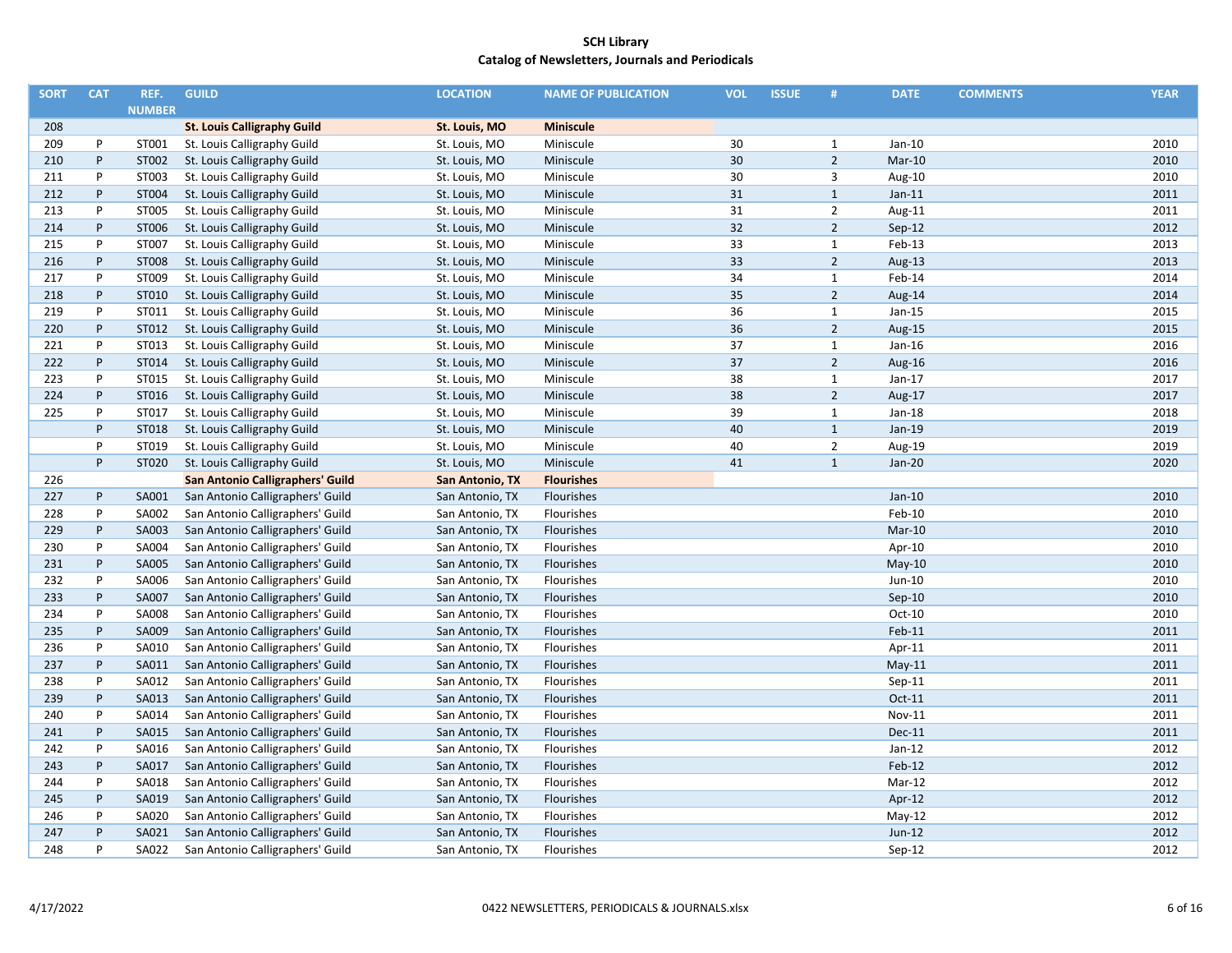| <b>SORT</b> | <b>CAT</b> | REF.          | <b>GUILD</b>                                                                                                                                                           | <b>LOCATION</b>     | <b>NAME OF PUBLICATION</b> | <b>VOL</b> | <b>ISSUE</b>   | # | <b>DATE</b>     | <b>COMMENTS</b>     | <b>YEAR</b> |
|-------------|------------|---------------|------------------------------------------------------------------------------------------------------------------------------------------------------------------------|---------------------|----------------------------|------------|----------------|---|-----------------|---------------------|-------------|
|             |            | <b>NUMBER</b> |                                                                                                                                                                        |                     |                            |            |                |   |                 |                     |             |
| 249         | P          | SA023         | San Antonio Calligraphers' Guild                                                                                                                                       | San Antonio, TX     | Flourishes                 |            |                |   | $Oct-12$        |                     | 2012        |
| 250         | P          | SA024         | San Antonio Calligraphers' Guild                                                                                                                                       | San Antonio, TX     | Flourishes                 |            |                |   | <b>Nov-12</b>   |                     | 2012        |
| 251         | P          | SA025         | San Antonio Calligraphers' Guild                                                                                                                                       | San Antonio, TX     | Flourishes                 |            |                |   | <b>Dec-12</b>   |                     | 2012        |
| 252         | P          | SA026         | San Antonio Calligraphers' Guild                                                                                                                                       | San Antonio, TX     | Flourishes                 |            |                |   | $Jan-13$        |                     | 2013        |
| 253         | P          | SA027         | San Antonio Calligraphers' Guild                                                                                                                                       | San Antonio, TX     | Flourishes                 |            |                |   | Feb-13          |                     | 2013        |
| 254         | P          | SA028         | San Antonio Calligraphers' Guild                                                                                                                                       | San Antonio, TX     | Flourishes                 |            |                |   | Mar-13          |                     | 2013        |
| 255         | P          | SA029         | San Antonio Calligraphers' Guild                                                                                                                                       | San Antonio, TX     | Flourishes                 |            |                |   | Apr-13          |                     | 2013        |
| 256         | P          | SA030         | San Antonio Calligraphers' Guild                                                                                                                                       | San Antonio, TX     | Flourishes                 |            |                |   | $May-13$        |                     | 2013        |
| 257         | P          | SA031         | San Antonio Calligraphers' Guild                                                                                                                                       | San Antonio, TX     | Flourishes                 |            |                |   | $Jun-13$        |                     | 2013        |
| 258         | P          | SA032         | San Antonio Calligraphers' Guild                                                                                                                                       | San Antonio, TX     | Flourishes                 |            |                |   | $Sep-13$        |                     | 2013        |
| 259         | P          | SA033         | San Antonio Calligraphers' Guild                                                                                                                                       | San Antonio, TX     | Flourishes                 |            |                |   | $Oct-13$        |                     | 2013        |
| 260         | P          | SA034         | San Antonio Calligraphers' Guild                                                                                                                                       | San Antonio, TX     | Flourishes                 |            |                |   | Nov-13          |                     | 2013        |
| 261         | P          | SA035         | San Antonio Calligraphers' Guild                                                                                                                                       | San Antonio, TX     | Flourishes                 |            |                |   | Dec-13          |                     | 2013        |
| 262         | P          | SA036         | San Antonio Calligraphers' Guild                                                                                                                                       | San Antonio, TX     | Flourishes                 |            |                |   | $Jan-14$        |                     | 2014        |
| 263         | P          | SA037         | San Antonio Calligraphers' Guild                                                                                                                                       | San Antonio, TX     | Flourishes                 |            |                |   | Feb-14          |                     | 2014        |
| 264         | P          | SA038         | San Antonio Calligraphers' Guild                                                                                                                                       | San Antonio, TX     | Flourishes                 |            |                |   | Mar-14          |                     | 2014        |
| 265         | P          | SA039         | San Antonio Calligraphers' Guild                                                                                                                                       | San Antonio, TX     | Flourishes                 |            |                |   | Apr-14          |                     | 2014        |
| 266         | P          | SA040         | San Antonio Calligraphers' Guild                                                                                                                                       | San Antonio, TX     | Flourishes                 |            |                |   | May-14          |                     | 2014        |
| 267         | P          | SA041         | San Antonio Calligraphers' Guild                                                                                                                                       | San Antonio, TX     | Flourishes                 |            |                |   | $Jun-14$        | Date wrong on cover | 2014        |
| 268         | P          | SA042         | San Antonio Calligraphers' Guild                                                                                                                                       | San Antonio, TX     | Flourishes                 |            |                |   | Sep-14          |                     | 2014        |
| 269         | P          | SA043         | San Antonio Calligraphers' Guild                                                                                                                                       | San Antonio, TX     | Flourishes                 |            |                |   | <b>Nov-14</b>   |                     | 2014        |
| 270         | P          | SA044         | San Antonio Calligraphers' Guild                                                                                                                                       | San Antonio, TX     | Flourishes                 |            |                |   | Dec-14          |                     | 2014        |
| 271         | P          | SA045         | San Antonio Calligraphers' Guild                                                                                                                                       | San Antonio, TX     | Flourishes                 |            |                |   | $Jan-15$        |                     | 2015        |
| 272         | P          | SA046         | San Antonio Calligraphers' Guild                                                                                                                                       | San Antonio, TX     | Flourishes                 |            |                |   | Feb-15          |                     | 2015        |
| 273         | P          | SA047         | San Antonio Calligraphers' Guild                                                                                                                                       | San Antonio, TX     | Flourishes                 |            |                |   | Mar-15          |                     | 2015        |
| 274         |            |               | Society for Calligraphy, Southern CA                                                                                                                                   | Los Angeles, CA     | Calligraph                 |            |                |   |                 |                     |             |
| 275         | P          | SG001         | Society for Calligraphy, Southern CA                                                                                                                                   | Los Angeles, CA     | Calligraph                 | 33         | $\mathbf{1}$   |   | 2013            |                     | 2013        |
| 276         | P          | SG002         | Society for Calligraphy, Southern CA                                                                                                                                   | Los Angeles, CA     | Calligraph                 |            | $\overline{2}$ |   | 2013            |                     | 2013        |
| 277         | P          | SG003         | Society for Calligraphy, Southern CA                                                                                                                                   | Los Angeles, CA     | Calligraph                 |            |                |   | 2014            |                     | 2014        |
| 278         | P          | SG004         | Society for Calligraphy, Southern CA                                                                                                                                   | Los Angeles, CA     | Calligraph                 |            |                |   | SPR '17         |                     | 2017        |
| 279         | P          | SG005         | Society for Calligraphy, Southern CA                                                                                                                                   | Los Angeles, CA     | Calligraph                 |            |                |   | <b>FALL '17</b> |                     | 2017        |
|             |            |               | <b>Society for Calligraphy &amp; Handwriting</b>                                                                                                                       | <b>Bellevue, WA</b> | <b>Newsletter</b>          |            |                |   |                 |                     |             |
|             |            |               | NOTE: The SCH Library maintains a complete, archival masterfile of SCH's own periodicals that does not circulate. The ones listed below are available for circulation. |                     |                            |            |                |   |                 |                     |             |
|             |            |               |                                                                                                                                                                        |                     |                            |            |                |   |                 |                     |             |
|             | P          |               | SCH001 Society for Calligraphy & Handwriting                                                                                                                           | Bellevue, WA        | Newsletter                 |            |                |   | Sep-Oct         |                     | 1989        |
|             | P          | SCH002        | Society for Calligraphy & Handwriting                                                                                                                                  | Bellevue, WA        | Newsletter                 |            |                |   | Nov             |                     | 1989        |
|             | P          | <b>SCH003</b> | Society for Calligraphy & Handwriting                                                                                                                                  | Bellevue, WA        | Newsletter                 |            |                |   | Jan-Feb-Mar     |                     | 1990        |
|             | P          | SCH004        | Society for Calligraphy & Handwriting                                                                                                                                  | Bellevue, WA        | Newsletter                 |            |                |   | Apr-May         |                     | 1990        |
|             | P          |               | SCH005 Society for Calligraphy & Handwriting                                                                                                                           | Bellevue, WA        | Newsletter                 |            |                |   | Summer          |                     | 1991        |
|             | P          | <b>SCH006</b> | Society for Calligraphy & Handwriting                                                                                                                                  | Bellevue, WA        | Newsletter                 |            |                |   | Fall            |                     | 1991        |
|             | P          | <b>SCH007</b> | Society for Calligraphy & Handwriting                                                                                                                                  | Bellevue, WA        | Newsletter                 |            |                |   | Spring          |                     | 1992        |
|             | P          | <b>SCH008</b> | Society for Calligraphy & Handwriting                                                                                                                                  | Bellevue, WA        | Newsletter                 |            |                |   | Sep             |                     | 1992        |
|             | P          | <b>SCH009</b> | Society for Calligraphy & Handwriting                                                                                                                                  | Bellevue, WA        | Newsletter                 |            |                |   | Winter          |                     | 1992        |
|             | P          | <b>SCH010</b> | Society for Calligraphy & Handwriting                                                                                                                                  | Bellevue, WA        | Newsletter                 |            |                |   | Mar             |                     | 1993        |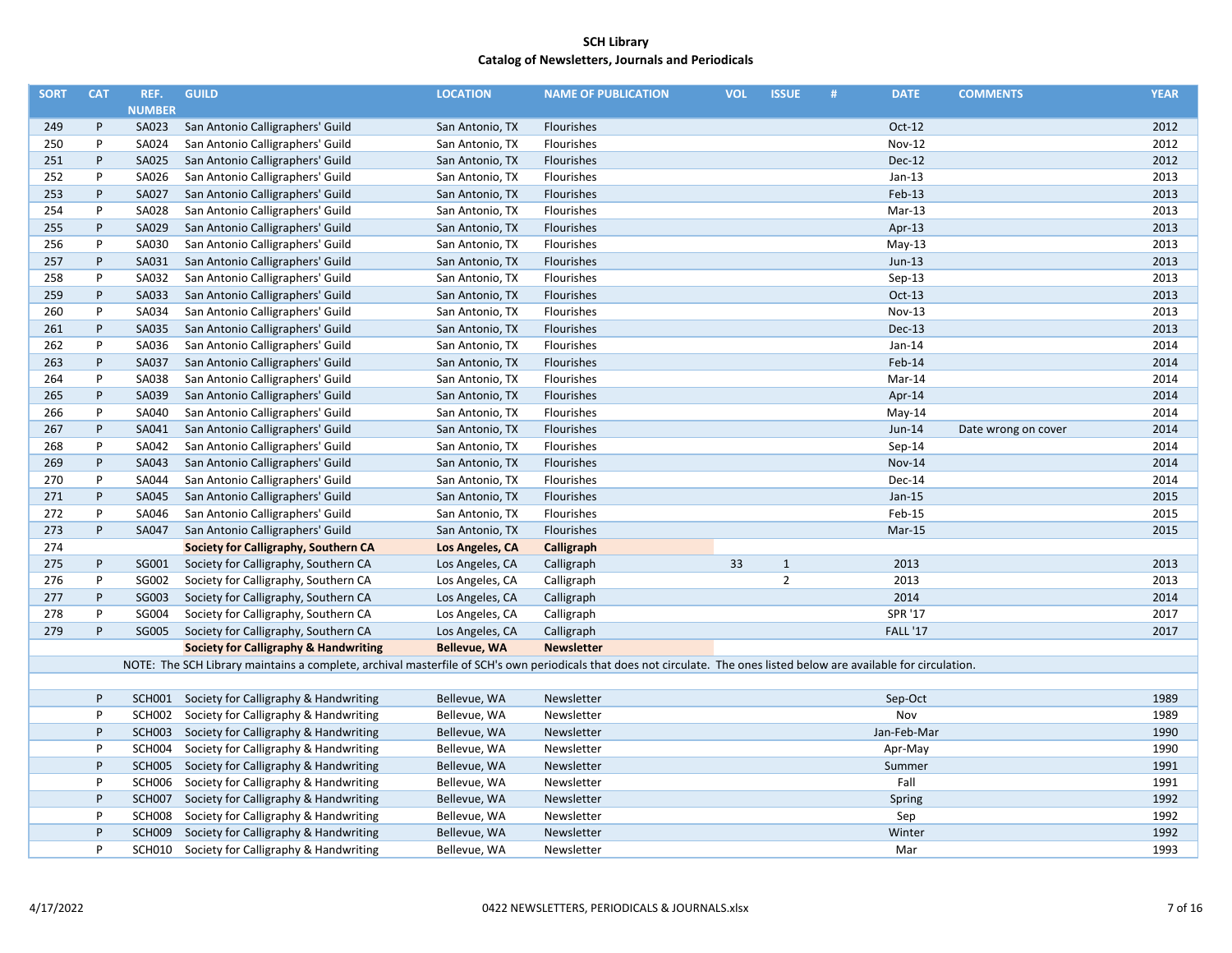| <b>SORT</b> | <b>CAT</b> | REF.          | <b>GUILD</b>                                     | <b>LOCATION</b>     | <b>NAME OF PUBLICATION</b> | <b>VOL</b> | <b>ISSUE</b> | # | <b>DATE</b>   | <b>COMMENTS</b> | <b>YEAR</b> |
|-------------|------------|---------------|--------------------------------------------------|---------------------|----------------------------|------------|--------------|---|---------------|-----------------|-------------|
|             |            | <b>NUMBER</b> |                                                  |                     |                            |            |              |   |               |                 |             |
|             | P          |               | SCH011 Society for Calligraphy & Handwriting     | Bellevue, WA        | Newsletter                 |            |              |   | Fall $(?)$    |                 | 1993        |
|             | P          |               | SCH012 Society for Calligraphy & Handwriting     | Bellevue, WA        | Newsletter                 |            |              |   | Mar           |                 | 1994        |
|             | P          |               | SCH013 Society for Calligraphy & Handwriting     | Bellevue, WA        | Newsletter                 |            |              |   | Fall          |                 | 1994        |
|             | P          |               | SCH014 Society for Calligraphy & Handwriting     | Bellevue, WA        | Newsletter                 |            |              |   | Jan           |                 | 1996        |
|             | P          |               | SCH015 Society for Calligraphy & Handwriting     | Bellevue, WA        | Newsletter                 |            |              |   | Apr           |                 | 1996        |
|             | P          | SCH016        | Society for Calligraphy & Handwriting            | Bellevue, WA        | Newsletter                 |            |              |   | Jun           |                 | 1996        |
|             | P          |               | SCH017 Society for Calligraphy & Handwriting     | Bellevue, WA        | Newsletter                 |            |              |   | Oct           |                 | 1996        |
|             | P          | <b>SCH018</b> | Society for Calligraphy & Handwriting            | Bellevue, WA        | Newsletter                 |            |              |   | Jan           |                 | 1997        |
|             | P          |               | SCH019 Society for Calligraphy & Handwriting     | Bellevue, WA        | Newsletter                 |            |              |   | Apr           |                 | 1997        |
|             | P          | SCH020        | Society for Calligraphy & Handwriting            | Bellevue, WA        | Newsletter                 |            |              |   | Jun           |                 | 1997        |
|             |            |               |                                                  |                     |                            |            |              |   |               |                 |             |
|             |            |               | <b>Society for Calligraphy &amp; Handwriting</b> | <b>Bellevue, WA</b> | <b>Letter News</b>         |            |              |   |               |                 |             |
|             | P          |               | SCH021 Society for Calligraphy & Handwriting     | Bellevue, WA        | <b>Letter News</b>         |            |              |   | Spring        |                 | 1998        |
|             | P          | SCH022        | Society for Calligraphy & Handwriting            | Bellevue, WA        | <b>Letter News</b>         |            |              |   | Summer        |                 | 1998        |
|             | P          |               | SCH023 Society for Calligraphy & Handwriting     | Bellevue, WA        | <b>Letter News</b>         |            |              |   | Fall          |                 | 1998        |
|             | P          | SCH024        | Society for Calligraphy & Handwriting            | Bellevue, WA        | <b>Letter News</b>         |            |              |   | Summer        |                 | 1999        |
|             | P          |               | SCH025 Society for Calligraphy & Handwriting     | Bellevue, WA        | <b>Letter News</b>         |            |              |   | Autumn        |                 | 1999        |
|             | P          | SCH026        | Society for Calligraphy & Handwriting            | Bellevue, WA        | <b>Letter News</b>         |            |              |   | Winter        |                 | 1999        |
|             | P          |               | SCH027 Society for Calligraphy & Handwriting     | Bellevue, WA        | <b>Letter News</b>         |            |              |   | Summer        |                 | 2002        |
|             | P          |               | SCH028 Society for Calligraphy & Handwriting     | Bellevue, WA        | <b>Letter News</b>         |            |              |   | Fall          |                 | 2002        |
|             | P          |               | SCH029 Society for Calligraphy & Handwriting     | Bellevue, WA        | <b>Letter News</b>         |            |              |   | Autumn        |                 | 2003        |
|             | P          | SCH030        | Society for Calligraphy & Handwriting            | Bellevue, WA        | <b>Letter News</b>         |            |              |   | Winter        |                 | 2003        |
|             | P          |               | SCH031 Society for Calligraphy & Handwriting     | Bellevue, WA        | <b>Letter News</b>         |            |              |   | Spring        |                 | 2004        |
|             | P          |               | SCH032 Society for Calligraphy & Handwriting     | Bellevue, WA        | <b>Letter News</b>         |            |              |   | Summer        |                 | 2004        |
|             | P          |               | SCH033 Society for Calligraphy & Handwriting     | Bellevue, WA        | <b>Letter News</b>         |            |              |   | Autumn        |                 | 2004        |
|             | P          | SCH034        | Society for Calligraphy & Handwriting            | Bellevue, WA        | <b>Letter News</b>         |            |              |   | Winter        |                 | 2004        |
|             | P          |               | SCH035 Society for Calligraphy & Handwriting     | Bellevue, WA        | <b>Letter News</b>         |            |              |   | Spring        |                 | 2005        |
|             | P          |               | SCH036 Society for Calligraphy & Handwriting     | Bellevue, WA        | <b>Letter News</b>         |            |              |   | Summer        |                 | 2005        |
|             | P          |               | SCH037 Society for Calligraphy & Handwriting     | Bellevue, WA        | <b>Letter News</b>         |            |              |   | Autumn        |                 | 2005        |
|             | P          | SCH038        | Society for Calligraphy & Handwriting            | Bellevue, WA        | <b>Letter News</b>         |            |              |   | Winter        |                 | 2005        |
|             | P          | <b>SCH039</b> | Society for Calligraphy & Handwriting            | Bellevue, WA        | <b>Letter News</b>         |            |              |   | Summer        |                 | 2006        |
|             | P          | SCH040        | Society for Calligraphy & Handwriting            | Bellevue, WA        | <b>Letter News</b>         |            |              |   | Autumn        |                 | 2006        |
|             | P          |               | SCH041 Society for Calligraphy & Handwriting     | Bellevue, WA        | <b>Letter News</b>         |            |              |   | Winter        |                 | 2006        |
|             | P          |               | SCH042 Society for Calligraphy & Handwriting     | Bellevue, WA        | <b>Letter News</b>         |            |              |   | Summer        |                 | 2007        |
|             | P          | SCH043        | Society for Calligraphy & Handwriting            | Bellevue, WA        | <b>Letter News</b>         |            |              |   | Autumn        |                 | 2007        |
|             | P          |               | SCH044 Society for Calligraphy & Handwriting     | Bellevue, WA        | <b>Letter News</b>         |            |              |   | Winter        |                 | 2007        |
|             | P          |               | SCH045 Society for Calligraphy & Handwriting     | Bellevue, WA        | <b>Letter News</b>         |            |              |   | Apr           |                 | 2010        |
|             | P          | SCH046        | Society for Calligraphy & Handwriting            | Bellevue, WA        | <b>Letter News</b>         |            |              |   | Fall          |                 | 2010        |
|             | P          | <b>SCH047</b> | Society for Calligraphy & Handwriting            | Bellevue, WA        | <b>Letter News</b>         |            |              |   | Winter/Spring |                 | 2011        |
|             | P          | SCH048        | Society for Calligraphy & Handwriting            | Bellevue, WA        | <b>Letter News</b>         |            |              |   | Fall          |                 | 2011        |
|             | $\sf P$    |               | SCH049 Society for Calligraphy & Handwriting     | Bellevue, WA        | <b>Letter News</b>         |            |              |   | Winter/Spring |                 | 2012        |
|             | P          | SCH050        | Society for Calligraphy & Handwriting            | Bellevue, WA        | <b>Letter News</b>         |            |              |   | Fall          |                 | 2012        |
|             | P          |               | SCH051 Society for Calligraphy & Handwriting     | Bellevue, WA        | <b>Letter News</b>         |            |              |   | Fall          |                 | 2013        |
|             | P          |               | SCH052 Society for Calligraphy & Handwriting     | Bellevue, WA        | <b>Letter News</b>         |            |              |   | Winter        |                 | 2013        |
|             |            |               |                                                  |                     |                            |            |              |   |               |                 |             |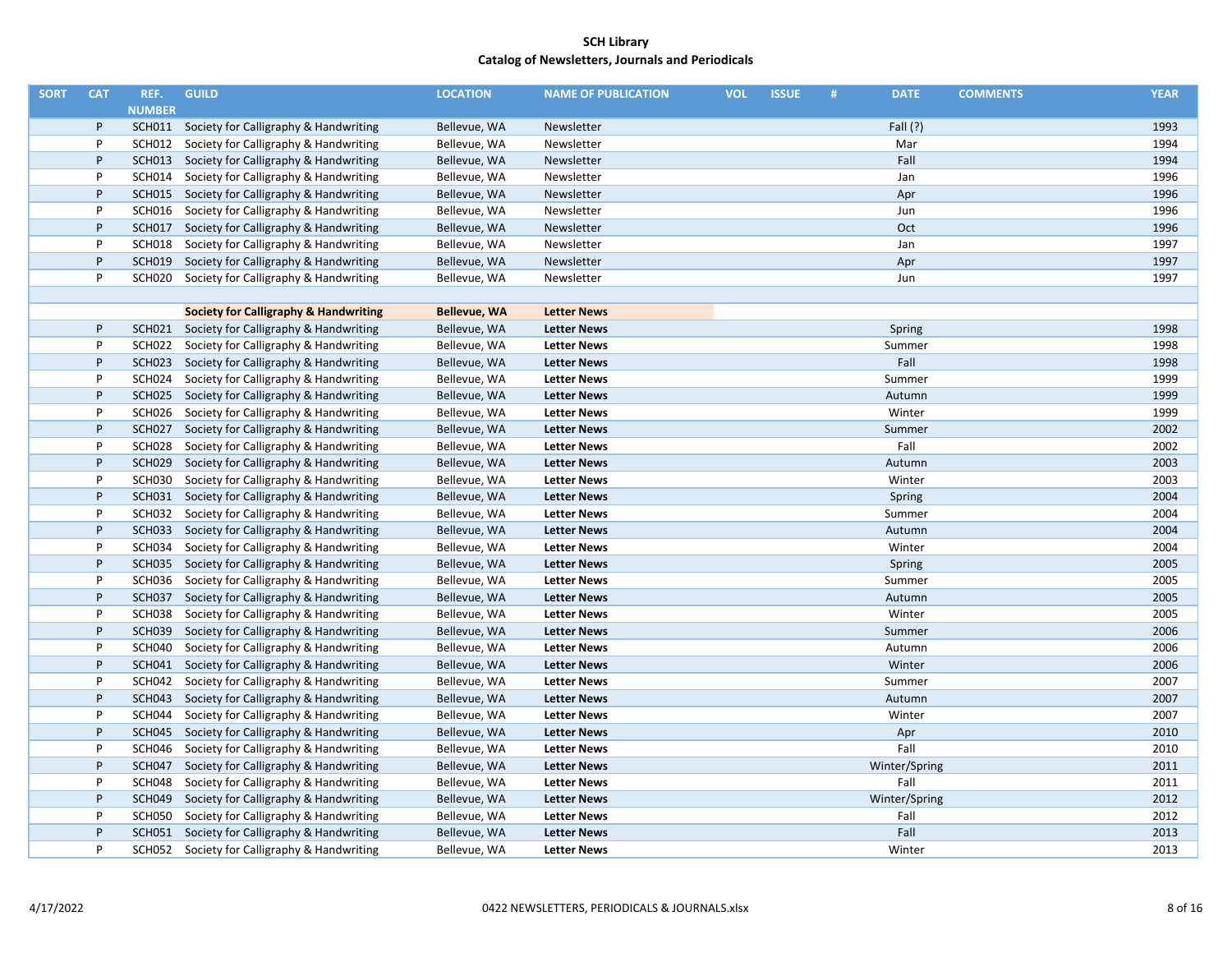| <b>SORT</b> | <b>CAT</b> | REF.          | <b>GUILD</b>                                 | <b>LOCATION</b>     | <b>NAME OF PUBLICATION</b>        | <b>VOL</b> | <b>ISSUE</b> | #              | <b>DATE</b>      | <b>COMMENTS</b>         | <b>YEAR</b> |
|-------------|------------|---------------|----------------------------------------------|---------------------|-----------------------------------|------------|--------------|----------------|------------------|-------------------------|-------------|
|             |            | <b>NUMBER</b> |                                              |                     |                                   |            |              |                |                  |                         |             |
|             | P          | <b>SCH053</b> | Society for Calligraphy & Handwriting        | Bellevue, WA        | <b>Letter News</b>                |            |              |                | Winter           |                         | 2013-14     |
|             | P          | <b>SCH054</b> | Society for Calligraphy & Handwriting        | Bellevue, WA        | <b>Letter News</b>                |            |              |                | Fall             |                         | 2014        |
|             | P          |               | SCH055 Society for Calligraphy & Handwriting | Bellevue, WA        | <b>Letter News</b>                |            |              |                | Winter           |                         | 2014-15     |
|             | P          | <b>SCH056</b> | Society for Calligraphy & Handwriting        | Bellevue, WA        | <b>Letter News</b>                |            |              |                | Fall             |                         | 2015        |
|             | P          | <b>SCH057</b> | Society for Calligraphy & Handwriting        | Bellevue, WA        | <b>Letter News</b>                |            |              |                | Winter           |                         | 2016        |
|             |            |               |                                              |                     |                                   |            |              |                |                  |                         |             |
|             | P          | SS001         | <b>Society of Scribes</b>                    | <b>New York, NY</b> | <b>Society of Scribes Journal</b> | 1          | 5            |                | Dec-95           |                         | 1995        |
|             |            |               |                                              |                     |                                   |            |              |                |                  |                         |             |
|             |            |               | <b>Society of Scribes and Illuminators</b>   | London, England     | <b>The Scribe</b>                 |            |              |                |                  |                         |             |
|             | P          | SI01          | Society of Scribes and Illuminators          | London, England     | The Scribe                        |            |              | 72             | <b>SUM '99</b>   |                         | 1999        |
|             |            |               |                                              |                     |                                   |            |              |                |                  |                         |             |
|             | P          | SM001         | <b>The Smithsonian Institution</b>           | Washington, D.C.    | <b>Smithsonian Magazine</b>       |            |              |                | Dec-00           |                         | 2000        |
|             |            |               |                                              |                     |                                   |            |              |                |                  |                         |             |
| 280         |            |               | <b>Washington Calligraphers' Guild</b>       | Washington, D.C.    | <b>Scripsit</b>                   |            |              |                |                  |                         |             |
| 281         | P          | <b>WG001</b>  | Washington Calligraphers' Guild              | Washington, D.C.    | Scripsit                          | 16         |              | $\overline{2}$ | <b>WIN '92</b>   |                         | 1992        |
| 282         | P          | <b>WG002</b>  | Washington Calligraphers' Guild              | Washington, D.C.    | Scripsit                          | 17         |              | $\mathbf{1}$   | <b>SUM '93</b>   |                         | 1993        |
| 283         | P          | <b>WG003</b>  | Washington Calligraphers' Guild              | Washington, D.C.    | Scripsit                          | 17         |              | $\overline{2}$ | <b>AUT '93</b>   |                         | 1993        |
| 284         | P          | <b>WG004</b>  | Washington Calligraphers' Guild              | Washington, D.C.    | Scripsit                          | 19         |              | $\overline{2}$ | <b>SUM '96</b>   |                         | 1996        |
|             |            | <b>WG025</b>  | Washington Calligraphers' Guild              | Washington, D.C.    | Scripsit                          | 20         |              | $\mathbf{1}$   | <b>SPR '97</b>   |                         | 1997        |
| 285         | P          | <b>WG005</b>  | Washington Calligraphers' Guild              | Washington, D.C.    | Scripsit                          | 20         |              | $\overline{2}$ | <b>SUM '97</b>   |                         | 1997        |
| 286         | P          | <b>WG006</b>  | Washington Calligraphers' Guild              | Washington, D.C.    | Scripsit                          | 21         |              | $\mathbf{1}$   | <b>SUM '98</b>   |                         | 1998        |
| 287         | P          | <b>WG007</b>  | Washington Calligraphers' Guild              | Washington, D.C.    | Scripsit                          | 21         |              | $\overline{2}$ | <b>WIN '99</b>   |                         | 1999        |
| 288         | P          | <b>WG008</b>  | Washington Calligraphers' Guild              | Washington, D.C.    | Scripsit                          | 28/29      |              | 3 & 1          | FALL '06/WIN '07 |                         | 2006        |
| 289         | P          | <b>WG009</b>  | Washington Calligraphers' Guild              | Washington, D.C.    | Scripsit                          | 29         |              | $\overline{2}$ | FALL 07          |                         | 2007        |
| 290         | P          | <b>WG010</b>  | Washington Calligraphers' Guild              | Washington, D.C.    | Scripsit                          | 29/30      |              | 3 & 1          | FALL '07/WIN '08 |                         | 2007        |
| 291         | P          | WG011         | Washington Calligraphers' Guild              | Washington, D.C.    | Scripsit                          | 30         |              | 2 & 3          | FALL '08/WIN '09 |                         | 2008        |
| 292         | P          | <b>WG012</b>  | Washington Calligraphers' Guild              | Washington, D.C.    | Scripsit                          | 31         |              | $\mathbf{1}$   | <b>SPR '09</b>   |                         | 2009        |
| 293         | P          | WG013         | Washington Calligraphers' Guild              | Washington, D.C.    | Scripsit                          | 31         |              | 2 & 3          | FALL '09/WIN '10 |                         | 2009        |
| 294         | P          | <b>WG014</b>  | Washington Calligraphers' Guild              | Washington, D.C.    | Scripsit                          | 33         |              | $\mathbf{1}$   | <b>WIN '11</b>   |                         | 2011        |
| 295         | P          | <b>WG015</b>  | Washington Calligraphers' Guild              | Washington, D.C.    | Scripsit                          | 33         |              | $\overline{2}$ | <b>FALL '11</b>  |                         | 2011        |
| 296         | P          | <b>WG016</b>  | Washington Calligraphers' Guild              | Washington, D.C.    | Scripsit                          | 34         |              | $\mathbf{1}$   | <b>WIN '12</b>   |                         | 2012        |
| 297         | P          | <b>WG017</b>  | Washington Calligraphers' Guild              | Washington, D.C.    | Scripsit                          | 34         |              | $\overline{2}$ | <b>FALL '12</b>  |                         | 2012        |
| 298         | P          | <b>WG018</b>  | Washington Calligraphers' Guild              | Washington, D.C.    | Scripsit                          | 35         |              | $\overline{2}$ | <b>FALL '13</b>  |                         | 2013        |
| 299         | P          | <b>WG019</b>  | Washington Calligraphers' Guild              | Washington, D.C.    | Scripsit                          | 36         |              | $\mathbf{1}$   | <b>WIN '14</b>   |                         | 2014        |
| 300         | P          | <b>WG020</b>  | Washington Calligraphers' Guild              | Washington, D.C.    | Scripsit                          | 36         |              | $\overline{2}$ | <b>FALL '14</b>  |                         | 2014        |
| 301         | P          | WG021         | Washington Calligraphers' Guild              | Washington, D.C.    | Scripsit                          | 37         |              | $\mathbf{1}$   | <b>WIN '15</b>   |                         | 2015        |
| 302         | P          | <b>WG022</b>  | Washington Calligraphers' Guild              | Washington, D.C.    | Scripsit                          | 38         |              | $\overline{2}$ | <b>FALL '16</b>  | Volume number incorrect | 2016        |
| 303         | P          | <b>WG023</b>  | Washington Calligraphers' Guild              | Washington, D.C.    | Scripsit                          | 39         |              | $\mathbf{1}$   | <b>WIN '17</b>   |                         | 2017        |
| 304         | P          | <b>WG024</b>  | Washington Calligraphers' Guild              | Washington, D.C.    | Scripsit                          | 39         |              | $\overline{2}$ | <b>FALL '17</b>  |                         | 2017        |
| 305         | P          | <b>WG025</b>  | Washington Calligraphers' Guild              | Washington, D.C.    | Scripsit                          | 40         |              | $\mathbf{1}$   | <b>WIN '18</b>   |                         | 2018        |
|             | P          | <b>WG026</b>  | Washington Calligraphers' Guild              | Washington, D.C.    | Scripsit                          | 40         |              | $\overline{2}$ | <b>FALL '18</b>  |                         | 2018        |
|             | P          | <b>WG027</b>  | Washington Calligraphers' Guild              | Washington, D.C.    | Scripsit                          | 41         |              | $\mathbf{1}$   | WIN '19          |                         | 2019        |
|             | P          | <b>WG028</b>  | Washington Calligraphers' Guild              | Washington, D.C.    | Scripsit                          | 41         |              | $\overline{2}$ | <b>FALL '19</b>  |                         | 2019        |
|             | P          | <b>WG029</b>  | Washington Calligraphers' Guild              | Washington, D.C.    | Scripsit                          | 42         |              | $\mathbf{1}$   | SPRING '20       |                         | 2020        |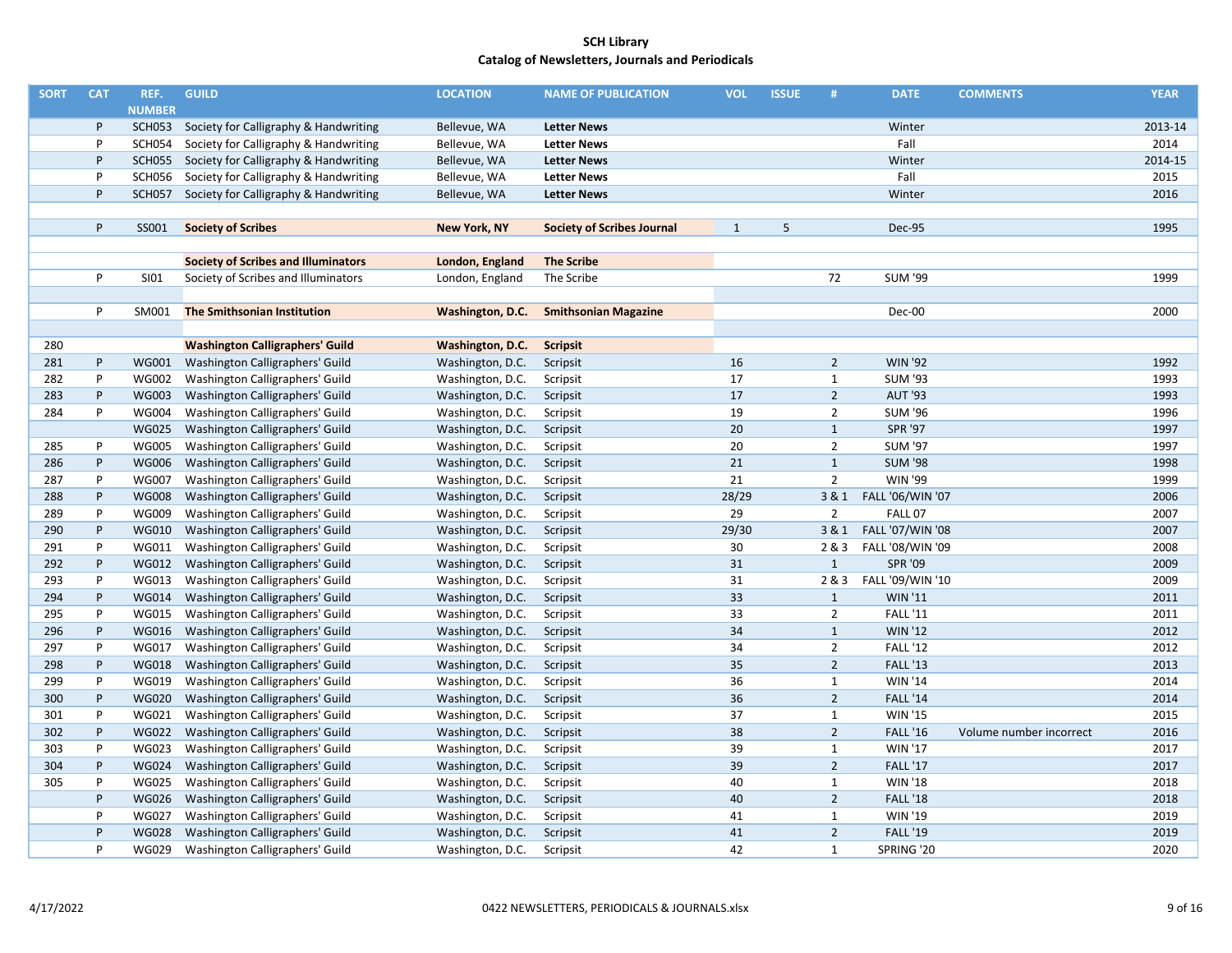| <b>SORT</b> | <b>CAT</b> | REF.          | <b>GUILD</b>                           | <b>LOCATION</b>  | <b>NAME OF PUBLICATION</b> | <b>VOL</b> | <b>ISSUE</b> | # | <b>DATE</b>   | <b>COMMENTS</b>           | <b>YEAR</b> |
|-------------|------------|---------------|----------------------------------------|------------------|----------------------------|------------|--------------|---|---------------|---------------------------|-------------|
|             |            | <b>NUMBER</b> |                                        |                  |                            |            |              |   |               |                           |             |
| 306         |            |               | <b>Washington Calligraphers' Guild</b> | Washington, D.C. | <b>WCG Bulletin</b>        |            |              |   |               |                           |             |
| 307         | P          | WB001         | Washington Calligraphers' Guild        | Washington, D.C. | <b>WCG Bulletin</b>        |            |              |   | Apr-12        |                           | 2012        |
| 308         | P          | <b>WB002</b>  | Washington Calligraphers' Guild        | Washington, D.C. | <b>WCG Bulletin</b>        |            |              |   | $Sep-12$      |                           | 2012        |
| 309         | P          | <b>WB003</b>  | Washington Calligraphers' Guild        | Washington, D.C. | <b>WCG Bulletin</b>        |            |              |   | $Oct-12$      |                           | 2012        |
| 310         | P          | <b>WB004</b>  | Washington Calligraphers' Guild        | Washington, D.C. | <b>WCG Bulletin</b>        |            |              |   | <b>Nov-12</b> |                           | 2012        |
| 311         | P          | <b>WB005</b>  | Washington Calligraphers' Guild        | Washington, D.C. | <b>WCG Bulletin</b>        |            |              |   | Dec-12        |                           | 2012        |
| 312         | P          | <b>WB006</b>  | Washington Calligraphers' Guild        | Washington, D.C. | <b>WCG Bulletin</b>        |            |              |   | 2013          | <b>WORKSHOPS BULLETIN</b> | 2013        |
| 313         | P          | <b>WB007</b>  | Washington Calligraphers' Guild        | Washington, D.C. | <b>WCG Bulletin</b>        |            |              |   | Feb-13        |                           | 2013        |
| 314         | P          | <b>WB008</b>  | Washington Calligraphers' Guild        | Washington, D.C. | <b>WCG Bulletin</b>        |            |              |   | Apr-13        |                           | 2013        |
| 315         | P          | <b>WB009</b>  | Washington Calligraphers' Guild        | Washington, D.C. | <b>WCG Bulletin</b>        |            |              |   | $May-13$      |                           | 2013        |
| 316         | P          | <b>WB010</b>  | Washington Calligraphers' Guild        | Washington, D.C. | <b>WCG Bulletin</b>        |            |              |   | <b>Nov-13</b> |                           | 2013        |
| 317         | P          | WB011         | Washington Calligraphers' Guild        | Washington, D.C. | <b>WCG Bulletin</b>        |            |              |   | Dec-13        |                           | 2013        |
| 318         | P          | WB012         | Washington Calligraphers' Guild        | Washington, D.C. | <b>WCG Bulletin</b>        |            |              |   | 2014          | <b>WORKSHOPS BULLETIN</b> | 2014        |
| 319         | P          | WB013         | Washington Calligraphers' Guild        | Washington, D.C. | <b>WCG Bulletin</b>        |            |              |   | Feb-14        |                           | 2014        |
| 320         | P          | <b>WB014</b>  | Washington Calligraphers' Guild        | Washington, D.C. | <b>WCG Bulletin</b>        |            |              |   | Mar-14        |                           | 2014        |
| 321         | P          | <b>WB015</b>  | Washington Calligraphers' Guild        | Washington, D.C. | <b>WCG Bulletin</b>        |            |              |   | <b>Nov-14</b> |                           | 2014        |
| 322         | P          | WB016         | Washington Calligraphers' Guild        | Washington, D.C. | <b>WCG Bulletin</b>        |            |              |   | 2015          | <b>WORKSHOPS BULLETIN</b> | 2015        |
| 323         | P          | WB017         | Washington Calligraphers' Guild        | Washington, D.C. | <b>WCG Bulletin</b>        |            |              |   | Apr-15        |                           | 2015        |
| 324         | P          | <b>WB018</b>  | Washington Calligraphers' Guild        | Washington, D.C. | <b>WCG Bulletin</b>        |            |              |   | $May-15$      |                           | 2015        |
| 325         | P          | WB019         | Washington Calligraphers' Guild        | Washington, D.C. | <b>WCG Bulletin</b>        |            |              |   | Sep-15        |                           | 2015        |
| 326         | P          | <b>WB020</b>  | Washington Calligraphers' Guild        | Washington, D.C. | <b>WCG Bulletin</b>        |            |              |   | <b>Dec-15</b> |                           | 2015        |
| 327         | P          | WB021         | Washington Calligraphers' Guild        | Washington, D.C. | <b>WCG Bulletin</b>        |            |              |   | 2016          | <b>WORKSHOPS BULLETIN</b> | 2016        |
| 328         | P          | <b>WB022</b>  | Washington Calligraphers' Guild        | Washington, D.C. | <b>WCG Bulletin</b>        |            |              |   | Feb-16        |                           | 2016        |
| 329         | P          | <b>WB023</b>  | Washington Calligraphers' Guild        | Washington, D.C. | <b>WCG Bulletin</b>        |            |              |   | Mar-16        |                           | 2016        |
| 330         | P          | <b>WB024</b>  | Washington Calligraphers' Guild        | Washington, D.C. | <b>WCG Bulletin</b>        |            |              |   | $May-16$      |                           | 2016        |
| 331         | P          | <b>WB025</b>  | Washington Calligraphers' Guild        | Washington, D.C. | <b>WCG Bulletin</b>        |            |              |   | $Oct-16$      |                           | 2016        |
| 332         | P          | <b>WB026</b>  | Washington Calligraphers' Guild        | Washington, D.C. | <b>WCG Bulletin</b>        |            |              |   | Dec-16        |                           | 2016        |
| 333         | P          | <b>WB027</b>  | Washington Calligraphers' Guild        | Washington, D.C. | <b>WCG Bulletin</b>        |            |              |   | Mar-17        |                           | 2017        |
| 334         | P          | <b>WB028</b>  | Washington Calligraphers' Guild        | Washington, D.C. | <b>WCG Bulletin</b>        |            |              |   | $May-17$      |                           | 2017        |
| 335         | P          | <b>WB029</b>  | Washington Calligraphers' Guild        | Washington, D.C. | <b>WCG Bulletin</b>        |            |              |   | Oct-17        |                           | 2017        |
| 336         | P          | <b>WB030</b>  | Washington Calligraphers' Guild        | Washington, D.C. | <b>WCG Bulletin</b>        |            |              |   | Dec-17        |                           | 2017        |
| 337         | P          | WB031         | Washington Calligraphers' Guild        | Washington, D.C. | <b>WCG Bulletin</b>        |            |              |   | 2018          | <b>WORKSHOPS BULLETIN</b> | 2018        |
| 338         | P          | <b>WB032</b>  | Washington Calligraphers' Guild        | Washington, D.C. | <b>WCG Bulletin</b>        |            |              |   | Feb-18        |                           | 2018        |
| 339         | P          | WB033         | Washington Calligraphers' Guild        | Washington, D.C. | <b>WCG Bulletin</b>        |            |              |   | Apr-18        |                           | 2018        |
|             | P          | <b>WB034</b>  | Washington Calligraphers' Guild        | Washington, D.C. | <b>WCG Bulletin</b>        |            |              |   | Dec-18        |                           | 2018        |
|             | P          | <b>WB035</b>  | Washington Calligraphers' Guild        | Washington, D.C. | <b>WCG Bulletin</b>        |            |              |   | Mar/Apr-19    |                           | 2019        |
|             | P          | <b>WB036</b>  | Washington Calligraphers' Guild        | Washington, D.C. | <b>WCG Bulletin</b>        |            |              |   | May/Jun-2019  |                           | 2019        |
|             | P          | <b>WB037</b>  | Washington Calligraphers' Guild        | Washington, D.C. | <b>WCG Bulletin</b>        |            |              |   | Nov/Dec       |                           | 2019        |
| 340         |            |               | <b>Westcoast Calligraphy Society</b>   | Vancouver, B.C.  | <b>Illuminations</b>       |            |              |   |               |                           |             |
| 341         | P          | WS001         | <b>Westcoast Calligraphy Society</b>   | Vancouver, B.C.  | Illuminations              |            | 101          |   | Apr-06        |                           | 2006        |
| 342         | P          | <b>WS002</b>  | <b>Westcoast Calligraphy Society</b>   | Vancouver, B.C.  | Illuminations              |            | 102          |   | Aug-06        |                           | 2006        |
| 343         | P          | <b>WS003</b>  | <b>Westcoast Calligraphy Society</b>   | Vancouver, B.C.  | Illuminations              |            | 103          |   | Dec-06        |                           | 2006        |
| 344         | P          | <b>WS004</b>  | <b>Westcoast Calligraphy Society</b>   | Vancouver, B.C.  | Illuminations              |            | 105          |   | Sep-07        |                           | 2007        |
| 345         | P          | <b>WS005</b>  | <b>Westcoast Calligraphy Society</b>   | Vancouver, B.C.  | Illuminations              |            | 106          |   | no date       |                           | no date     |
|             |            |               |                                        |                  |                            |            |              |   |               |                           |             |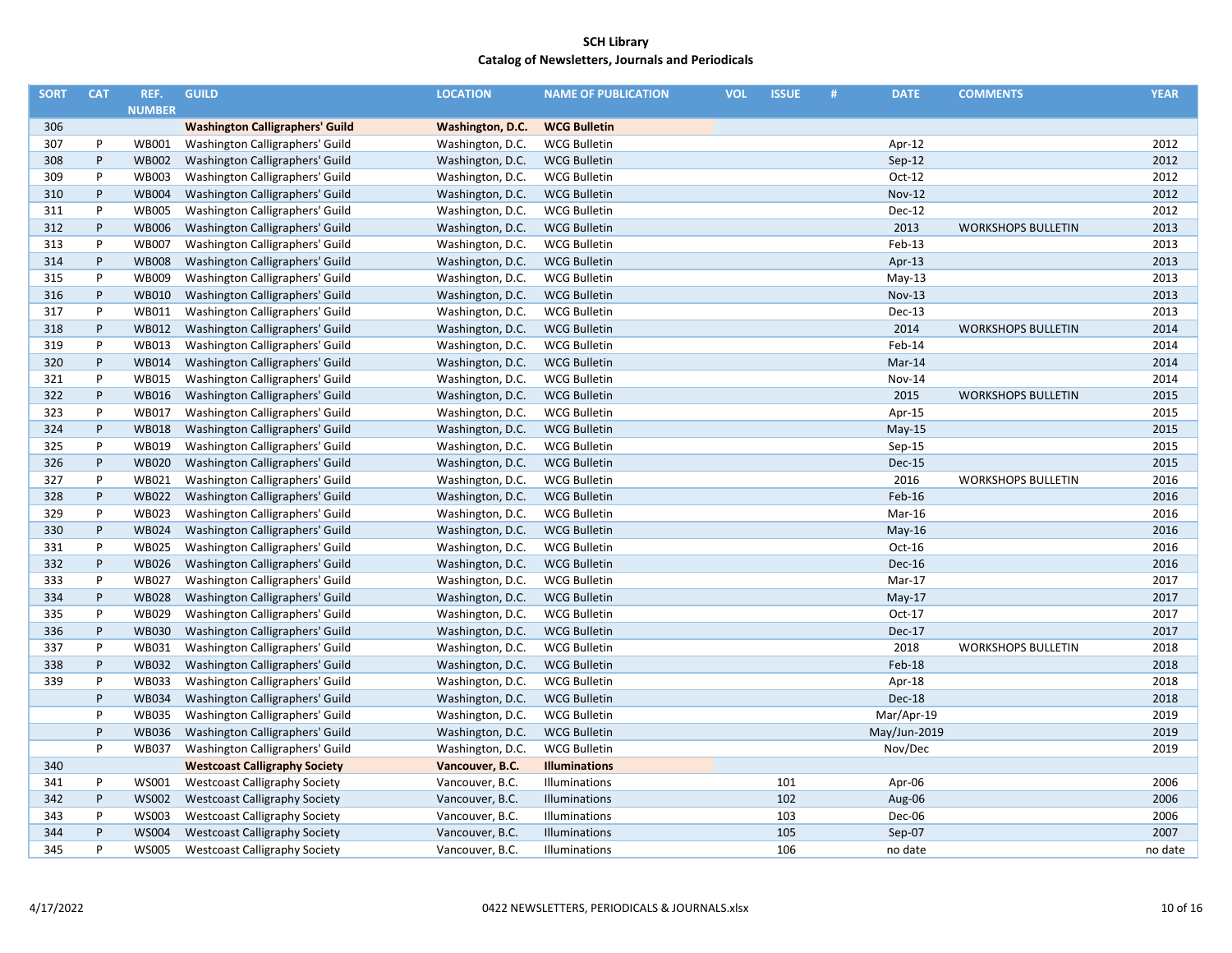| <b>SORT</b> | <b>CAT</b> | REF.          | <b>GUILD</b>                         | <b>LOCATION</b>        | <b>NAME OF PUBLICATION</b> | <b>VOL</b> | <b>ISSUE</b> | # | <b>DATE</b>      | <b>COMMENTS</b> | <b>YEAR</b> |
|-------------|------------|---------------|--------------------------------------|------------------------|----------------------------|------------|--------------|---|------------------|-----------------|-------------|
|             |            | <b>NUMBER</b> |                                      |                        |                            |            |              |   |                  |                 |             |
| 346         | P          | <b>WS006</b>  | <b>Westcoast Calligraphy Society</b> | Vancouver, B.C.        | Illuminations              |            | 108          |   | no date          |                 | no date     |
| 347         | P          | <b>WS007</b>  | <b>Westcoast Calligraphy Society</b> | Vancouver, B.C.        | Illuminations              |            | 109          |   | no date          |                 | no date     |
| 348         | P          | <b>WS008</b>  | <b>Westcoast Calligraphy Society</b> | Vancouver, B.C.        | Illuminations              |            | 110          |   | no date          |                 | no date     |
|             | P          | <b>WS009</b>  | <b>Westcoast Calligraphy Society</b> | Vancouver, B.C.        | Illuminations              |            | 128          |   | Oct-18           |                 | 2018        |
|             | P          | <b>WS010</b>  | <b>Westcoast Calligraphy Society</b> | Vancouver, B.C.        | Illuminations              |            | 129          |   | $May-19$         |                 | 2019        |
| 349         |            |               | The Western Reserve Calligraphers    | <b>Bay Village, OH</b> | Communiqué                 |            |              |   |                  |                 |             |
| 350         | P          | <b>WR001</b>  | The Western Reserve Calligraphers    | Bay Village, OH        | Communiqué                 |            |              |   | WIN/SPR '10      |                 | 2010        |
| 351         | P          | <b>WR002</b>  | The Western Reserve Calligraphers    | Bay Village, OH        | Communiqué                 |            |              |   | <b>SUM '10</b>   |                 | 2010        |
| 352         | P          | <b>WR003</b>  | The Western Reserve Calligraphers    | Bay Village, OH        | Communiqué                 |            |              |   | <b>FALL '10</b>  |                 | 2010        |
| 353         | P          | <b>WR004</b>  | The Western Reserve Calligraphers    | Bay Village, OH        | Communiqué                 |            |              |   | SPR '11          |                 | 2011        |
| 354         | P          | <b>WR005</b>  | The Western Reserve Calligraphers    | Bay Village, OH        | Communiqué                 |            |              |   | <b>SUM '11</b>   |                 | 2011        |
| 355         | P          | <b>WR006</b>  | The Western Reserve Calligraphers    | Bay Village, OH        | Communiqué                 |            |              |   | <b>FALL '11</b>  |                 | 2011        |
| 356         | P          | <b>WR007</b>  | The Western Reserve Calligraphers    | Bay Village, OH        | Communiqué                 |            |              |   | <b>WIN '11</b>   |                 | 2011        |
| 357         | P          | <b>WR008</b>  | The Western Reserve Calligraphers    | Bay Village, OH        | Communiqué                 |            |              |   | WIN/SPR '12      |                 | 2012        |
| 358         | P          | <b>WR009</b>  | The Western Reserve Calligraphers    | Bay Village, OH        | Communiqué                 |            |              |   | <b>SUM '12</b>   |                 | 2012        |
| 359         | P          | <b>WR010</b>  | The Western Reserve Calligraphers    | Bay Village, OH        | Communiqué                 |            |              |   | <b>FALL '12</b>  |                 | 2012        |
| 360         | P          | WR011         | The Western Reserve Calligraphers    | Bay Village, OH        | Communiqué                 |            |              |   | SPR '13          |                 | 2013        |
| 361         | P          | WR012         | The Western Reserve Calligraphers    | Bay Village, OH        | Communiqué                 |            |              |   | SUM/FALL '13     |                 | 2013        |
| 362         | P          | WR013         | The Western Reserve Calligraphers    | Bay Village, OH        | Communiqué                 |            |              |   | <b>WIN '13</b>   |                 | 2013        |
| 363         | P          | <b>WR014</b>  | The Western Reserve Calligraphers    | Bay Village, OH        | Communiqué                 |            |              |   | <b>WIN '14</b>   |                 | 2014        |
| 364         | P          | <b>WR015</b>  | The Western Reserve Calligraphers    | Bay Village, OH        | Communiqué                 |            |              |   | <b>SPR '15</b>   |                 | 2015        |
| 365         | P          | <b>WR016</b>  | The Western Reserve Calligraphers    | Bay Village, OH        | Communiqué                 |            |              |   | <b>SUM '15</b>   |                 | 2015        |
| 366         | $\sf P$    | <b>WR017</b>  | The Western Reserve Calligraphers    | Bay Village, OH        | Communiqué                 |            |              |   | SPR '16          |                 | 2016        |
| 367         | P          | <b>WR018</b>  | The Western Reserve Calligraphers    | Bay Village, OH        | Communiqué                 |            |              |   | <b>FALL '16</b>  |                 | 2016        |
| 368         |            |               | <b>Write On Calligraphers</b>        | <b>Edmonds, WA</b>     | <b>Uniquely Ours</b>       |            |              |   |                  |                 |             |
|             | P          | <b>WC028</b>  | Write On Calligraphers               | Edmonds, WA            | <b>Uniquely Ours</b>       |            |              |   | Jan/Feb 1998     |                 | 1998        |
|             | P          | <b>WC029</b>  | Write On Calligraphers               | Edmonds, WA            | <b>Uniquely Ours</b>       |            |              |   | March/April 2005 |                 | 2005        |
|             | P          | <b>WC030</b>  | Write On Calligraphers               | Edmonds, WA            | <b>Uniquely Ours</b>       |            |              |   | March/April 2006 |                 | 2006        |
| 369         | P          | WC001         | Write On Calligraphers               | Edmonds, WA            | <b>Uniquely Ours</b>       |            |              |   | Feb-09           |                 | 2009        |
| 370         | P          | <b>WC002</b>  | Write On Calligraphers               | Edmonds, WA            | <b>Uniquely Ours</b>       |            |              |   | Jun-09           |                 | 2009        |
| 371         | P          | <b>WC003</b>  | Write On Calligraphers               | Edmonds, WA            | <b>Uniquely Ours</b>       |            |              |   | Oct-09           |                 | 2009        |
| 372         | P          | <b>WC004</b>  | Write On Calligraphers               | Edmonds, WA            | <b>Uniquely Ours</b>       |            |              |   | Mar-10           |                 | 2010        |
| 373         | P          | <b>WC005</b>  | Write On Calligraphers               | Edmonds, WA            | <b>Uniquely Ours</b>       |            |              |   | Jul-10           |                 | 2010        |
| 374         | P          | <b>WC006</b>  | Write On Calligraphers               | Edmonds, WA            | <b>Uniquely Ours</b>       |            |              |   | <b>Nov-10</b>    |                 | 2010        |
| 375         | P          | <b>WC007</b>  | Write On Calligraphers               | Edmonds, WA            | <b>Uniquely Ours</b>       |            |              |   | $Mar-11$         |                 | 2011        |
| 376         | P          | <b>WC008</b>  | Write On Calligraphers               | Edmonds, WA            | <b>Uniquely Ours</b>       |            |              |   | Aug-11           |                 | 2011        |
| 377         | P          | <b>WC009</b>  | Write On Calligraphers               | Edmonds, WA            | <b>Uniquely Ours</b>       |            |              |   | <b>Nov-11</b>    |                 | 2011        |
| 378         | P          | <b>WC010</b>  | Write On Calligraphers               | Edmonds, WA            | <b>Uniquely Ours</b>       |            |              |   | Apr-12           |                 | 2012        |
| 379         | P          | WC011         | Write On Calligraphers               | Edmonds, WA            | <b>Uniquely Ours</b>       |            |              |   | Sep-12           |                 | 2012        |
| 380         | P          | WC012         | Write On Calligraphers               | Edmonds, WA            | <b>Uniquely Ours</b>       |            |              |   | Dec-12           |                 | 2012        |
| 381         | P          | WC013         | Write On Calligraphers               | Edmonds, WA            | <b>Uniquely Ours</b>       |            |              |   | Mar-13           |                 | 2013        |
| 382         | P          | WC014         | Write On Calligraphers               | Edmonds, WA            | <b>Uniquely Ours</b>       |            |              |   | $Jul-13$         |                 | 2013        |
| 383         | P          | <b>WC015</b>  | Write On Calligraphers               | Edmonds, WA            | <b>Uniquely Ours</b>       |            |              |   | Mar-14           |                 | 2014        |
| 384         | P          | WC016         | Write On Calligraphers               | Edmonds, WA            | <b>Uniquely Ours</b>       |            |              |   | Jul-14           |                 | 2014        |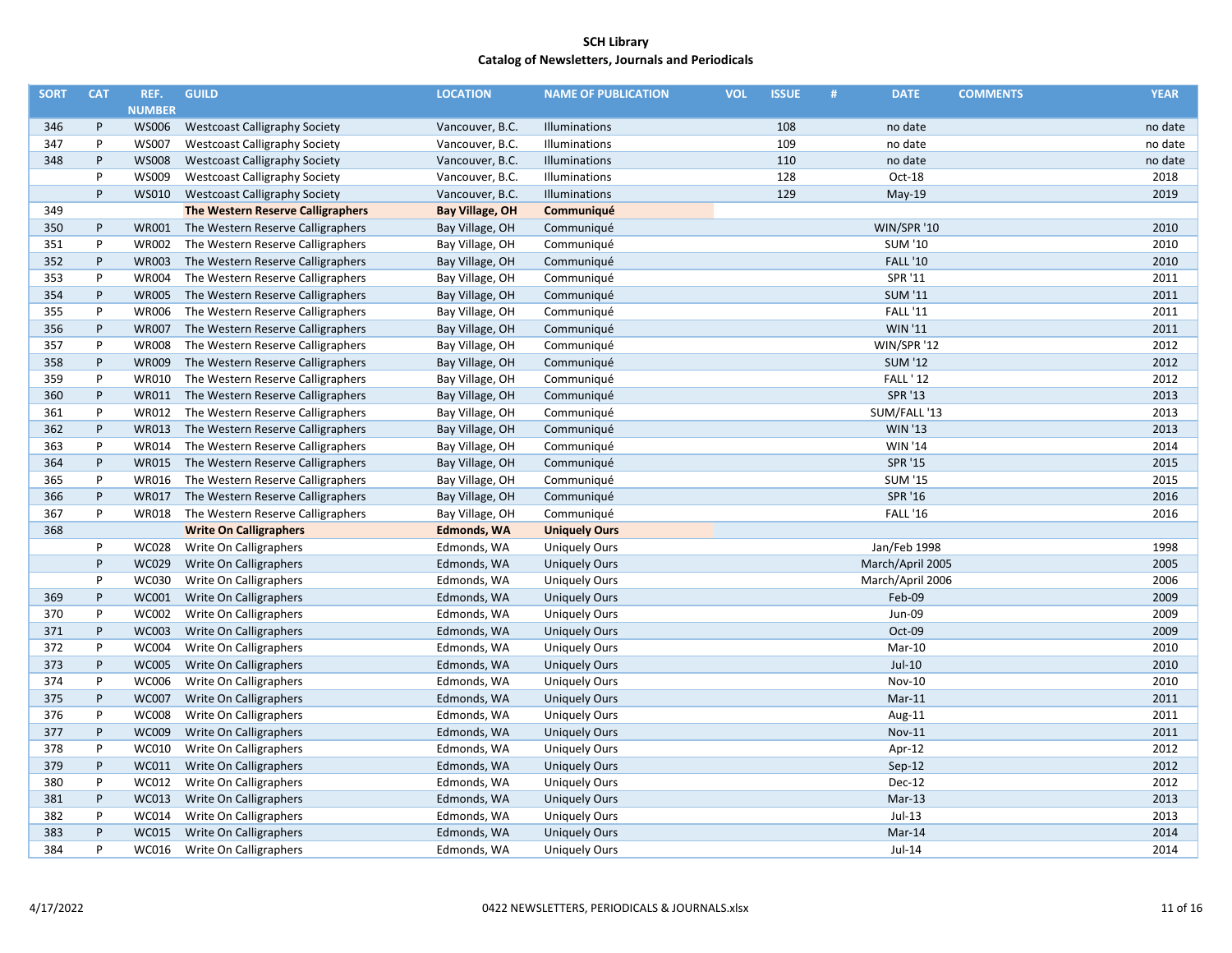| <b>SORT</b> | <b>CAT</b> | REF.          | <b>GUILD</b>                                | <b>LOCATION</b>    | <b>NAME OF PUBLICATION</b> | <b>VOL</b>     | <b>ISSUE</b> | #              | <b>DATE</b>     | <b>COMMENTS</b>              | <b>YEAR</b> |
|-------------|------------|---------------|---------------------------------------------|--------------------|----------------------------|----------------|--------------|----------------|-----------------|------------------------------|-------------|
|             |            | <b>NUMBER</b> |                                             |                    |                            |                |              |                |                 |                              |             |
| 385         | P          | <b>WC017</b>  | Write On Calligraphers                      | Edmonds, WA        | <b>Uniquely Ours</b>       |                |              |                | <b>Nov-14</b>   |                              | 2014        |
| 386         | P          | <b>WC018</b>  | Write On Calligraphers                      | Edmonds, WA        | <b>Uniquely Ours</b>       |                |              |                | Dec-14          |                              | 2014        |
| 387         | P          | <b>WC019</b>  | Write On Calligraphers                      | Edmonds, WA        | <b>Uniquely Ours</b>       |                |              |                | $Mar-15$        |                              | 2015        |
| 388         | P          | <b>WC020</b>  | Write On Calligraphers                      | Edmonds, WA        | <b>Uniquely Ours</b>       |                |              |                | $Jul-15$        |                              | 2015        |
| 389         | P          | WC021         | Write On Calligraphers                      | Edmonds, WA        | <b>Uniquely Ours</b>       |                |              |                | <b>Nov-15</b>   |                              | 2015        |
| 390         | P          | <b>WC022</b>  | Write On Calligraphers                      | Edmonds, WA        | <b>Uniquely Ours</b>       |                |              |                | Mar-16          |                              | 2016        |
| 391         | P          | <b>WC023</b>  | Write On Calligraphers                      | Edmonds, WA        | <b>Uniquely Ours</b>       |                |              |                | $Jul-16$        |                              | 2016        |
| 392         | P          | <b>WC024</b>  | Write On Calligraphers                      | Edmonds, WA        | <b>Uniquely Ours</b>       |                |              |                | <b>Nov-16</b>   |                              | 2016        |
| 393         | P          | <b>WC025</b>  | Write On Calligraphers                      | Edmonds, WA        | <b>Uniquely Ours</b>       |                |              |                | Mar-17          |                              | 2017        |
| 394         | P          | WC026         | Write On Calligraphers                      | Edmonds, WA        | <b>Uniquely Ours</b>       |                |              |                | Jul-17          |                              | 2017        |
| 395         | P          | <b>WC027</b>  | Write On Calligraphers                      | Edmonds, WA        | <b>Uniquely Ours</b>       |                |              |                | <b>Nov-17</b>   |                              | 2017        |
|             | P          | <b>WC028</b>  | Write On Calligraphers                      | Edmonds, WA        | <b>Uniquely Ours</b>       |                |              |                | <b>Nov-18</b>   |                              | 2018        |
|             | P          | <b>WC029</b>  | Write On Calligraphers                      | Edmonds, WA        | <b>Uniquely Ours</b>       |                |              |                | Mar-19          |                              | 2019        |
|             | P          | <b>WC030</b>  | Write On Calligraphers                      | Edmonds, WA        | <b>Uniquely Ours</b>       |                |              |                | Jul-19          |                              | 2019        |
|             | P          | WC031         | Write On Calligraphers                      | Edmonds, WA        | <b>Uniquely Ours</b>       |                |              |                | <b>Nov-20</b>   |                              | 2019        |
|             | P          | <b>WC032</b>  | Write On Calligraphers                      | Edmonds, WA        | <b>Uniquely Ours</b>       |                |              |                | Summer          |                              | 2020        |
|             | P          | <b>WC033</b>  | Write On Calligraphers                      | Edmonds, WA        | <b>Uniquely Ours</b>       |                |              |                | <b>Nov-22</b>   |                              | 2021        |
|             |            |               |                                             |                    |                            |                |              |                |                 |                              |             |
| 396         |            |               | <b>JOURNALS</b>                             |                    |                            |                |              |                |                 |                              |             |
| 397         |            |               | <b>Edward Johnston Foundation</b>           |                    |                            |                |              |                |                 |                              |             |
| 398         | P          | EJ001         | <b>Edward Johnston Foundation</b>           | <b>EJF Journal</b> |                            |                |              | 14             | SPR '10         |                              | 2010        |
| 399         |            |               | Visible Language Journal                    |                    |                            |                |              |                |                 |                              |             |
| 400         | P          | UV001         | University of Cincinnati                    | Cincinnati, OH     | Visible Language Journal   | 13             |              | $\mathbf{1}$   | 1979            |                              | 1979        |
| 401         | P          | UV002         | University of Cincinnati                    | Cincinnati, OH     | Visible Language Journal   | 17             |              | $\mathbf{1}$   | 1983            |                              | 1983        |
| 402         |            |               | <b>PERIODICALS</b>                          |                    |                            |                |              |                |                 |                              |             |
| 403         |            |               | <b>Hill Museum &amp; Manuscript Library</b> |                    |                            |                |              |                |                 |                              |             |
| 404         | P          | HM001         | Hill Museum & Manuscript Library            | Collegeville, MN   | Illuminations              |                |              |                | <b>SUM '09</b>  |                              | 2009        |
| 405         | P          | HM002         | Hill Museum & Manuscript Library            | Collegeville, MN   | Illuminations              |                |              |                | <b>WIN '09</b>  |                              | 2009        |
| 406         | P          | HM003         | Hill Museum & Manuscript Library            | Collegeville, MN   | Illuminations              |                |              |                | <b>FALL '10</b> |                              | 2010        |
| 407         | P          | HM004         | Hill Museum & Manuscript Library            | Collegeville, MN   | Illuminations              |                |              |                | WIN '10         |                              | 2010        |
| 408         | P          | HM005         | Hill Museum & Manuscript Library            | Collegeville, MN   | Illuminations              |                |              |                | SPR '11         |                              | 2011        |
| 409         | P          | HM006         | Hill Museum & Manuscript Library            | Collegeville, MN   | Illuminations              |                |              |                | <b>FALL '11</b> |                              | 2011        |
| 410         | P          | HM007         | Hill Museum & Manuscript Library            | Collegeville, MN   | Illuminations              |                |              |                | SPR '12         |                              | 2012        |
| 411         | P          | HM008         | Hill Museum & Manuscript Library            | Collegeville, MN   | Illuminations              |                |              |                | <b>FALL '12</b> |                              | 2012        |
| 412         | P          | HM009         | Hill Museum & Manuscript Library            | Collegeville, MN   | Illuminations              |                |              |                | <b>SPR '13</b>  |                              | 2013        |
| 413         | P          | HM010         | Hill Museum & Manuscript Library            | Collegeville, MN   | Illuminations              |                |              |                | <b>FALL '13</b> |                              | 2013        |
| 414         | P          | HM011         | Hill Museum & Manuscript Library            | Collegeville, MN   | Illuminations              |                |              |                | SPR '14         |                              | 2014        |
| 415         |            |               | <b>John Neal Bookseller</b>                 | Greensboro, NC     | <b>Bound and Lettered</b>  |                |              |                |                 |                              |             |
| 416         | P          | <b>BL001</b>  | John Neal Bookseller                        | Greensboro, NC     | <b>Bound and Lettered</b>  | $\mathbf{1}$   |              | $\mathbf{1}$   |                 | Needs to be added to Library |             |
| 417         | P          | <b>BL002</b>  | John Neal Bookseller                        | Greensboro, NC     | <b>Bound and Lettered</b>  | $\mathbf{1}$   |              | $\overline{2}$ |                 | Needs to be added to Library |             |
| 418         | P          | <b>BL003</b>  | John Neal Bookseller                        | Greensboro, NC     | <b>Bound and Lettered</b>  | $\mathbf{1}$   |              | $\overline{3}$ |                 | Needs to be added to Library |             |
| 419         | P          | <b>BL004</b>  | John Neal Bookseller                        | Greensboro, NC     | <b>Bound and Lettered</b>  | $\mathbf{1}$   |              | $\overline{4}$ |                 | Needs to be added to Library |             |
| 420         | P          | <b>BL005</b>  | John Neal Bookseller                        | Greensboro, NC     | <b>Bound and Lettered</b>  | $\overline{2}$ |              | $\mathbf{1}$   |                 | Needs to be added to Library |             |
| 421         | P          | <b>BL006</b>  | John Neal Bookseller                        | Greensboro, NC     | <b>Bound and Lettered</b>  | $\overline{2}$ |              | $\overline{2}$ |                 | Needs to be added to Library |             |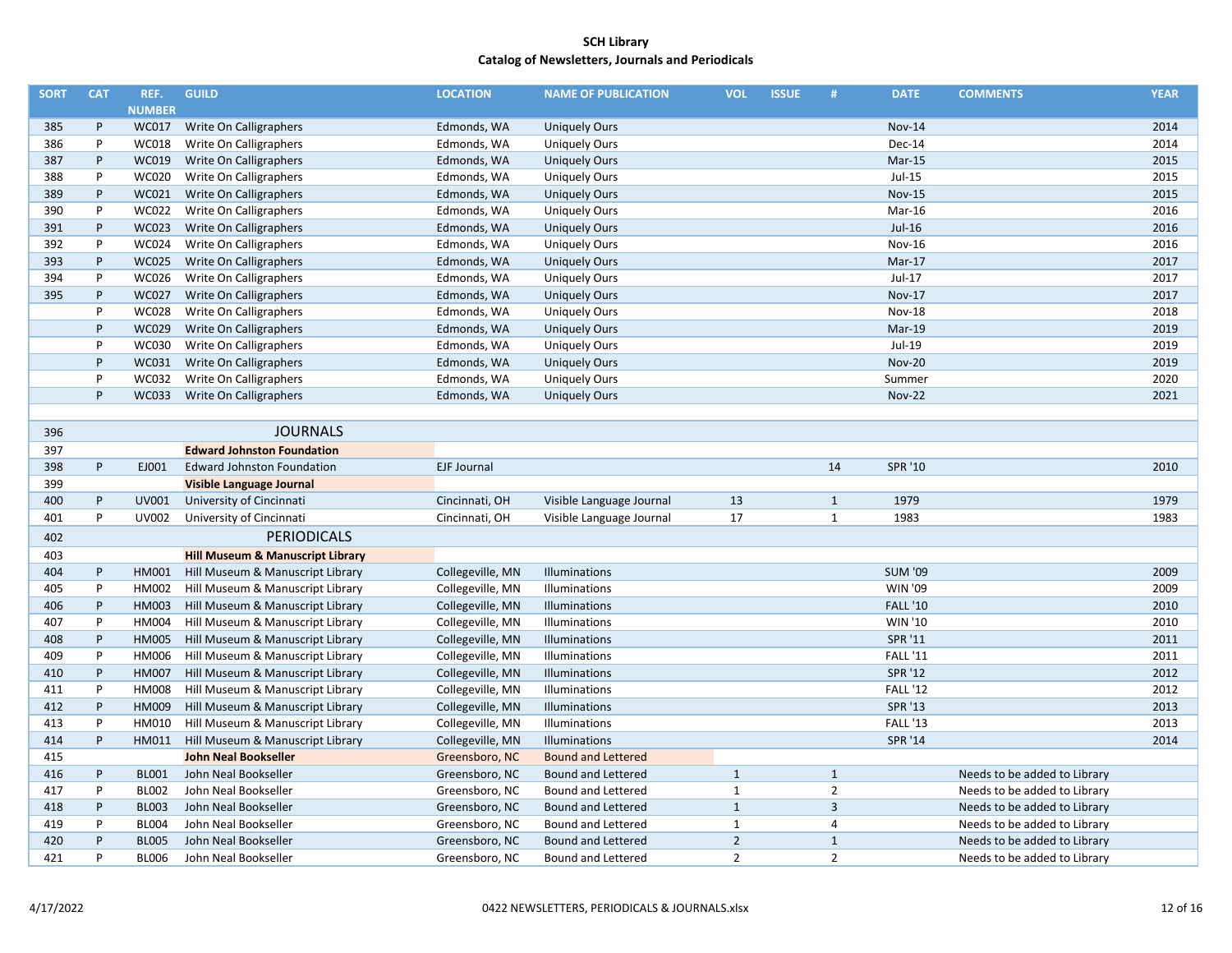| <b>SORT</b> | <b>CAT</b>   | REF.          | <b>GUILD</b>         | <b>LOCATION</b> | <b>NAME OF PUBLICATION</b> | <b>VOL</b>              | <b>ISSUE</b> | #              | <b>DATE</b>              | <b>COMMENTS</b>              | <b>YEAR</b> |
|-------------|--------------|---------------|----------------------|-----------------|----------------------------|-------------------------|--------------|----------------|--------------------------|------------------------------|-------------|
|             |              | <b>NUMBER</b> |                      |                 |                            |                         |              |                |                          |                              |             |
| 422         | P            | <b>BL007</b>  | John Neal Bookseller | Greensboro, NC  | <b>Bound and Lettered</b>  | $\overline{2}$          |              | 3              |                          | Needs to be added to Library |             |
| 423         | P            | <b>BL008</b>  | John Neal Bookseller | Greensboro, NC  | <b>Bound and Lettered</b>  | $\overline{2}$          |              | 4              |                          | Needs to be added to Library |             |
| 424         | P            | <b>BL009</b>  | John Neal Bookseller | Greensboro, NC  | <b>Bound and Lettered</b>  | $\overline{3}$          |              | $\mathbf{1}$   |                          | Needs to be added to Library |             |
| 425         | P            | <b>BL010</b>  | John Neal Bookseller | Greensboro, NC  | <b>Bound and Lettered</b>  | $\overline{3}$          |              | $\overline{2}$ |                          | Needs to be added to Library |             |
| 426         | P            | <b>BL011</b>  | John Neal Bookseller | Greensboro, NC  | <b>Bound and Lettered</b>  | $\overline{\mathbf{3}}$ |              | 3              |                          | Needs to be added to Library |             |
| 427         | P            | <b>BL012</b>  | John Neal Bookseller | Greensboro, NC  | <b>Bound and Lettered</b>  | 3                       |              | $\overline{4}$ |                          | Needs to be added to Library |             |
| 428         | P            | <b>BL013</b>  | John Neal Bookseller | Greensboro, NC  | <b>Bound and Lettered</b>  | $\overline{4}$          |              | $\mathbf{1}$   |                          | Needs to be added to Library |             |
| 429         | P            | <b>BL014</b>  | John Neal Bookseller | Greensboro, NC  | <b>Bound and Lettered</b>  | $\overline{4}$          |              | $\overline{2}$ |                          |                              |             |
| 430         | P            | <b>BL015</b>  | John Neal Bookseller | Greensboro, NC  | <b>Bound and Lettered</b>  | $\overline{4}$          |              | $\overline{3}$ |                          | Needs to be added to Library |             |
| 431         | P            | <b>BL016</b>  | John Neal Bookseller | Greensboro, NC  | <b>Bound and Lettered</b>  | $\overline{4}$          |              | 4              |                          | Needs to be added to Library |             |
| 432         | P            | <b>BL017</b>  | John Neal Bookseller | Greensboro, NC  | <b>Bound and Lettered</b>  | 5                       |              | $\mathbf{1}$   |                          | Needs to be added to Library |             |
| 433         | P            | <b>BL018</b>  | John Neal Bookseller | Greensboro, NC  | <b>Bound and Lettered</b>  | 5                       |              | $\overline{2}$ |                          | Needs to be added to Library |             |
| 434         | P            | <b>BL019</b>  | John Neal Bookseller | Greensboro, NC  | <b>Bound and Lettered</b>  | 5                       |              | $\overline{3}$ |                          | Needs to be added to Library |             |
| 435         | P            | <b>BL020</b>  | John Neal Bookseller | Greensboro, NC  | <b>Bound and Lettered</b>  | 5                       |              | $\overline{4}$ | November                 |                              | 2006        |
| 436         | P            | <b>BL021</b>  | John Neal Bookseller | Greensboro, NC  | <b>Bound and Lettered</b>  | $6\,$                   |              | $\mathbf{1}$   | $\overline{\phantom{a}}$ |                              | 2007        |
| 437         | P            | <b>BL022</b>  | John Neal Bookseller | Greensboro, NC  | <b>Bound and Lettered</b>  | 6                       |              | $\overline{2}$ | ?                        |                              | 2007        |
| 438         | P            | <b>BL023</b>  | John Neal Bookseller | Greensboro, NC  | <b>Bound and Lettered</b>  | 6                       |              | $\overline{3}$ | September                |                              | 2007        |
| 439         | $\mathsf{P}$ | <b>BL024</b>  | John Neal Bookseller | Greensboro, NC  | <b>Bound and Lettered</b>  | 6                       |              | $\overline{4}$ | May                      |                              | 2008        |
| 440         | P            | <b>BL025</b>  | John Neal Bookseller | Greensboro, NC  | <b>Bound and Lettered</b>  | $\overline{7}$          |              | $\mathbf{1}$   | August                   |                              | 2008        |
| 441         | P            | <b>BL026</b>  |                      |                 |                            | $\overline{7}$          |              | $\overline{2}$ |                          |                              | 2008        |
|             | P            | <b>BL027</b>  | John Neal Bookseller | Greensboro, NC  | <b>Bound and Lettered</b>  | $\overline{7}$          |              | $\overline{3}$ | November                 |                              | 2009        |
| 442         | P            |               | John Neal Bookseller | Greensboro, NC  | <b>Bound and Lettered</b>  |                         |              |                | February                 |                              |             |
| 443         | P            | <b>BL028</b>  | John Neal Bookseller | Greensboro, NC  | <b>Bound and Lettered</b>  | $\overline{7}$          |              | $\overline{4}$ | June                     |                              | 2009        |
| 444         |              | <b>BL029</b>  | John Neal Bookseller | Greensboro, NC  | <b>Bound and Lettered</b>  | 8                       |              | $\mathbf{1}$   | August                   |                              | 2009        |
| 445         | P            | <b>BL030</b>  | John Neal Bookseller | Greensboro, NC  | <b>Bound and Lettered</b>  | 8                       |              | $\overline{2}$ | December                 |                              | 2009        |
| 446         | P            | <b>BL031</b>  | John Neal Bookseller | Greensboro, NC  | <b>Bound and Lettered</b>  | 8                       |              | $\overline{3}$ | $Jun-10$                 |                              | 2010        |
| 447         | P            | <b>BL032</b>  | John Neal Bookseller | Greensboro, NC  | <b>Bound and Lettered</b>  | 8                       |              | $\overline{4}$ | November                 |                              | 2010        |
| 448         | P            | <b>BL033</b>  | John Neal Bookseller | Greensboro, NC  | <b>Bound and Lettered</b>  | 9                       |              | $\mathbf{1}$   | February                 |                              | 2011        |
| 449         | P            | <b>BL034</b>  | John Neal Bookseller | Greensboro, NC  | <b>Bound and Lettered</b>  | 9                       |              | $\overline{2}$ |                          | Needs to be added to Library |             |
| 450         | P            | <b>BL035</b>  | John Neal Bookseller | Greensboro, NC  | <b>Bound and Lettered</b>  | $\overline{9}$          |              | $\overline{3}$ | September                |                              | 2011        |
| 451         | P            | <b>BL036</b>  | John Neal Bookseller | Greensboro, NC  | <b>Bound and Lettered</b>  | 9                       |              | $\overline{4}$ | May                      |                              | 2012        |
| 452         | P            | <b>BL037</b>  | John Neal Bookseller | Greensboro, NC  | <b>Bound and Lettered</b>  | 10                      |              | $\mathbf{1}$   |                          | Needs to be added to Library |             |
| 453         | P            | <b>BL038</b>  | John Neal Bookseller | Greensboro, NC  | <b>Bound and Lettered</b>  | 10                      |              | $\overline{2}$ | Dec-12                   |                              | 2012        |
| 454         | P            | <b>BL039</b>  | John Neal Bookseller | Greensboro, NC  | <b>Bound and Lettered</b>  | 10                      |              | $\overline{3}$ | Apr-13                   |                              | 2013        |
| 455         | P            | <b>BL040</b>  | John Neal Bookseller | Greensboro, NC  | <b>Bound and Lettered</b>  | 10                      |              | $\overline{4}$ | Jul-13                   |                              | 2013        |
| 456         | P            | <b>BL041</b>  | John Neal Bookseller | Greensboro, NC  | Bound and Lettered         | 11                      |              | $\mathbf{1}$   |                          | Needs to be added to Library |             |
| 457         | P            | <b>BL042</b>  | John Neal Bookseller | Greensboro, NC  | <b>Bound and Lettered</b>  | 11                      |              | $\overline{2}$ |                          | Needs to be added to Library |             |
| 458         | P            | <b>BL043</b>  | John Neal Bookseller | Greensboro, NC  | <b>Bound and Lettered</b>  | 11                      |              | $\overline{3}$ | July                     |                              | 2014        |
| 459         | P            | <b>BL044</b>  | John Neal Bookseller | Greensboro, NC  | <b>Bound and Lettered</b>  | 11                      |              | $\overline{4}$ |                          | Needs to be added to Library |             |
| 460         | P            | <b>BL045</b>  | John Neal Bookseller | Greensboro, NC  | <b>Bound and Lettered</b>  | 12                      |              | $\mathbf{1}$   | January                  |                              | 2015        |
| 461         | P            | <b>BL046</b>  | John Neal Bookseller | Greensboro, NC  | <b>Bound and Lettered</b>  | 12                      |              | $\overline{2}$ |                          | Needs to be added to Library |             |
| 462         | P            | <b>BL047</b>  | John Neal Bookseller | Greensboro, NC  | <b>Bound and Lettered</b>  | 12                      |              | $\overline{3}$ |                          | Needs to be added to Library |             |
| 463         | P            | <b>BL048</b>  | John Neal Bookseller | Greensboro, NC  | <b>Bound and Lettered</b>  | 12                      |              | $\sqrt{4}$     |                          | Needs to be added to Library |             |
| 464         | $\mathsf{P}$ | <b>BL049</b>  | John Neal Bookseller | Greensboro, NC  | <b>Bound and Lettered</b>  | 13                      |              | $\mathbf{1}$   | Jan 2016                 |                              | 2016        |
| 465         | P            | <b>BL050</b>  | John Neal Bookseller | Greensboro, NC  | <b>Bound and Lettered</b>  | 13                      |              | $\overline{2}$ |                          | Needs to be added to Library |             |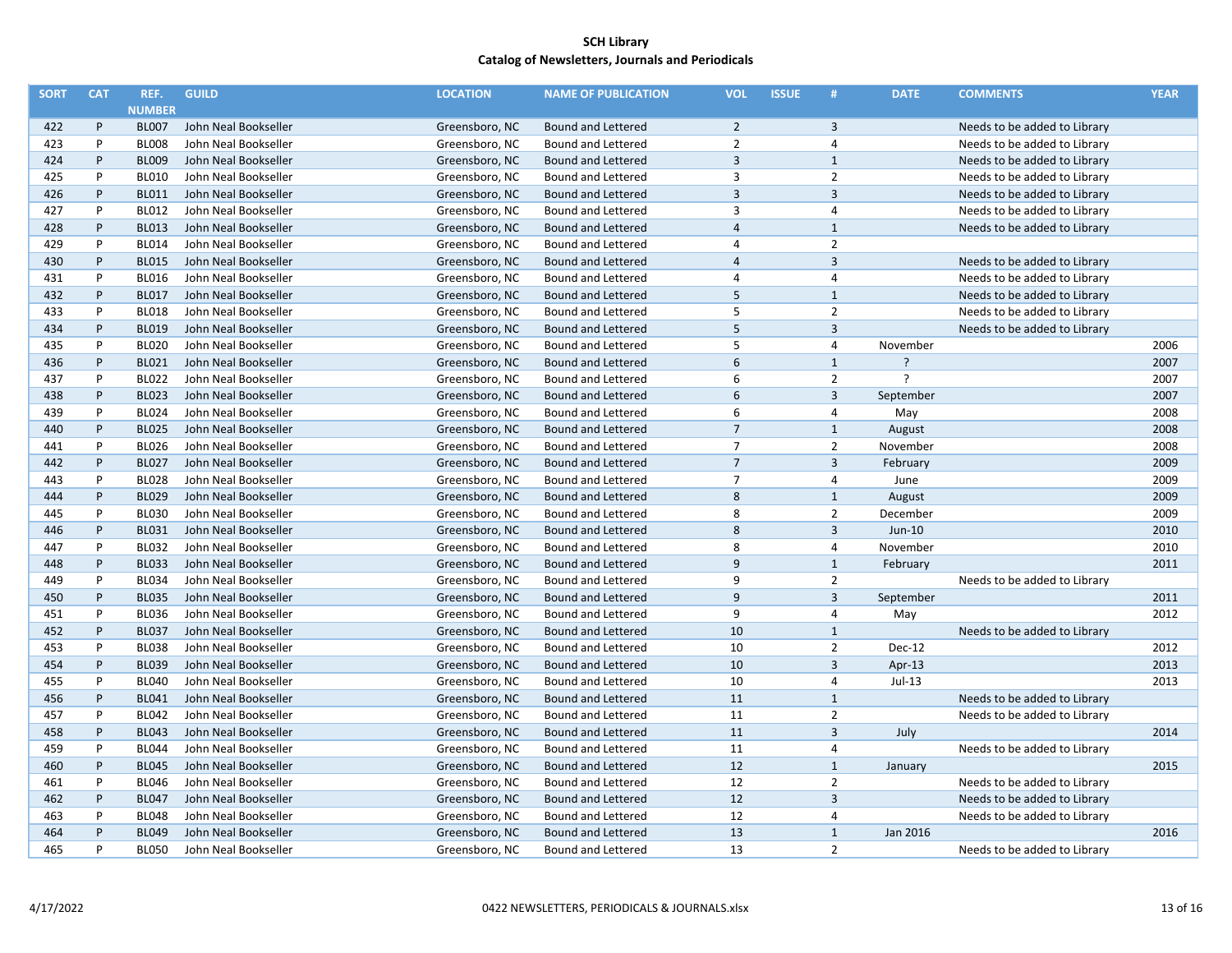| <b>SORT</b> | <b>CAT</b> | REF.          | <b>GUILD</b>                | <b>LOCATION</b> | <b>NAME OF PUBLICATION</b> | <b>VOL</b> | <b>ISSUE</b> | #              | <b>DATE</b> | <b>COMMENTS</b>              | <b>YEAR</b> |
|-------------|------------|---------------|-----------------------------|-----------------|----------------------------|------------|--------------|----------------|-------------|------------------------------|-------------|
|             |            | <b>NUMBER</b> |                             |                 |                            |            |              |                |             |                              |             |
| 466         | P          | <b>BL051</b>  | John Neal Bookseller        | Greensboro, NC  | Bound and Lettered         | 13         |              | 3              |             | Needs to be added to Library |             |
| 467         | P          | <b>BL052</b>  | John Neal Bookseller        | Greensboro, NC  | <b>Bound and Lettered</b>  | 13         |              | $\overline{4}$ |             | Needs to be added to Library |             |
| 468         | P          | <b>BL053</b>  | John Neal Bookseller        | Greensboro, NC  | <b>Bound and Lettered</b>  | 14         |              | $1\,$          | December    |                              | 2016        |
| 469         | P          | <b>BL054</b>  | John Neal Bookseller        | Greensboro, NC  | <b>Bound and Lettered</b>  | 14         |              | $\overline{2}$ |             | Needs to be added to Library |             |
| 470         | P          | <b>BL055</b>  | John Neal Bookseller        | Greensboro, NC  | <b>Bound and Lettered</b>  | 14         |              | $\overline{3}$ |             | Needs to be added to Library |             |
| 471         | P          | <b>BL056</b>  | John Neal Bookseller        | Greensboro, NC  | <b>Bound and Lettered</b>  | 14         |              | $\overline{4}$ | Sep-17      |                              | 2017        |
| 472         | P          | <b>BL057</b>  | John Neal Bookseller        | Greensboro, NC  | <b>Bound and Lettered</b>  | 15         |              | $\mathbf{1}$   | Dec-17      |                              | 2017        |
| 473         | P          | <b>BL058</b>  | John Neal Bookseller        | Greensboro, NC  | <b>Bound and Lettered</b>  | 15         |              | $\overline{2}$ |             | Needs to be added to Library |             |
| 474         | P          | <b>BL059</b>  | John Neal Bookseller        | Greensboro, NC  | <b>Bound and Lettered</b>  | 15         |              | $\overline{3}$ | June        |                              | 2018        |
| 475         | P          | <b>BL060</b>  | John Neal Bookseller        | Greensboro, NC  | <b>Bound and Lettered</b>  | 15         |              | $\overline{4}$ | September   |                              | 2018        |
|             | P          | <b>BL061</b>  | John Neal Bookseller        | Greensboro, NC  | <b>Bound and Lettered</b>  | 16         |              | $1\,$          |             |                              |             |
|             | P          | <b>BL062</b>  | John Neal Bookseller        | Greensboro, NC  | <b>Bound and Lettered</b>  | 16         |              | $\overline{2}$ |             |                              |             |
|             | P          | <b>BL063</b>  | John Neal Bookseller        | Greensboro, NC  | <b>Bound and Lettered</b>  | 16         |              | $\overline{3}$ |             |                              |             |
|             | P          | <b>BL064</b>  | John Neal Bookseller        | Greensboro, NC  | <b>Bound and Lettered</b>  | 16         |              | $\overline{4}$ |             |                              |             |
|             | P          | <b>BL065</b>  | John Neal Bookseller        | Greensboro, NC  | <b>Bound and Lettered</b>  | 17         |              | $\mathbf{1}$   | December    |                              | 2019        |
|             | P          | <b>BL066</b>  | John Neal Bookseller        | Greensboro, NC  | <b>Bound and Lettered</b>  | 17         |              | $\overline{2}$ | March       |                              | 2020        |
|             | P          | <b>BL067</b>  | John Neal Bookseller        | Greensboro, NC  | <b>Bound and Lettered</b>  | 17         |              | $\overline{3}$ | June        |                              | 2020        |
| 476         | P          | <b>LR002</b>  | <b>John Neal Bookseller</b> | Greensboro, NC  | <b>Letter Arts Review</b>  | 11         |              | $\overline{4}$ |             | Needs to be added to Library |             |
| 477         | P          | <b>LR003</b>  | John Neal Bookseller        | Greensboro, NC  | Letter Arts Review         | 12         |              | $\mathbf{1}$   |             | Needs to be added to Library |             |
| 478         | P          | <b>LR004</b>  | John Neal Bookseller        | Greensboro, NC  | Letter Arts Review         | 12         |              | $\overline{2}$ |             | Needs to be added to Library |             |
| 479         | P          | <b>LR005</b>  | John Neal Bookseller        | Greensboro, NC  | <b>Letter Arts Review</b>  | 12         |              | $\overline{3}$ |             | Needs to be added to Library |             |
| 480         | P          | <b>LR006</b>  | John Neal Bookseller        | Greensboro, NC  | Letter Arts Review         | 12         |              | $\overline{4}$ |             | Needs to be added to Library |             |
| 481         | $\sf P$    | <b>LR007</b>  | John Neal Bookseller        | Greensboro, NC  | Letter Arts Review         | 13         |              | $1\,$          |             | Needs to be added to Library |             |
| 482         | P          | <b>LR008</b>  | John Neal Bookseller        | Greensboro, NC  | Letter Arts Review         | 13         |              | $\overline{2}$ |             | Needs to be added to Library |             |
| 483         | P          | <b>LR009</b>  | John Neal Bookseller        | Greensboro, NC  | Letter Arts Review         | 13         |              | $\overline{3}$ |             | Needs to be added to Library |             |
| 484         | P          | LR010         | John Neal Bookseller        | Greensboro, NC  | <b>Letter Arts Review</b>  | 13         |              | $\overline{4}$ |             | Needs to be added to Library |             |
| 485         | P          | LR011         | John Neal Bookseller        | Greensboro, NC  | Letter Arts Review         | 14         |              | $\mathbf{1}$   |             | Needs to be added to Library |             |
| 486         | P          | LR012         | John Neal Bookseller        | Greensboro, NC  | Letter Arts Review         | 14         |              | $\overline{2}$ |             | Needs to be added to Library |             |
| 487         | P          | LR013         | John Neal Bookseller        | Greensboro, NC  | Letter Arts Review         | 14         |              | $\overline{3}$ |             | Needs to be added to Library |             |
| 488         | P          | LR014         | John Neal Bookseller        | Greensboro, NC  | Letter Arts Review         | 14         |              | $\overline{4}$ |             | Needs to be added to Library |             |
| 489         | P          | <b>LR015</b>  | John Neal Bookseller        | Greensboro, NC  | Letter Arts Review         | 15         |              | $\mathbf{1}$   | 1999        |                              |             |
| 490         | P          | LR016         | John Neal Bookseller        | Greensboro, NC  | Letter Arts Review         | 15         |              | $\overline{2}$ | 1999        |                              |             |
| 491         | P          | <b>LR017</b>  | John Neal Bookseller        | Greensboro, NC  | Letter Arts Review         | 15         |              | $\overline{3}$ |             | Needs to be added to Library |             |
| 492         | P          | <b>LR018</b>  | John Neal Bookseller        | Greensboro, NC  | Letter Arts Review         | 15         |              | $\overline{4}$ |             | Needs to be added to Library |             |
| 493         | P          | LR019         | John Neal Bookseller        | Greensboro, NC  | Letter Arts Review         | 16         |              | $\mathbf{1}$   | 2001        |                              |             |
| 494         | P          | <b>LR020</b>  | John Neal Bookseller        | Greensboro, NC  | Letter Arts Review         | 16         |              | $\overline{2}$ |             | Needs to be added to Library |             |
| 495         | P          | LR021         | John Neal Bookseller        | Greensboro, NC  | Letter Arts Review         | 16         |              | $\overline{3}$ |             | Needs to be added to Library |             |
| 496         | P          | LR022         | John Neal Bookseller        | Greensboro, NC  | Letter Arts Review         | 16         |              | $\overline{4}$ | 2001        |                              |             |
| 497         | P          | LR023         | John Neal Bookseller        | Greensboro, NC  | Letter Arts Review         | 17         |              | $\mathbf{1}$   |             | Needs to be added to Library |             |
| 498         | P          | LR024         | John Neal Bookseller        | Greensboro, NC  | Letter Arts Review         | 17         |              | $\overline{2}$ |             | Needs to be added to Library |             |
| 499         | P          | <b>LR025</b>  | John Neal Bookseller        | Greensboro, NC  | Letter Arts Review         | 17         |              | $\overline{3}$ | 2002        |                              |             |
| 500         | P          | LR026         | John Neal Bookseller        | Greensboro, NC  | Letter Arts Review         | 17         |              | $\overline{4}$ | 2002        |                              |             |
| 501         | P          | <b>LR027</b>  | John Neal Bookseller        | Greensboro, NC  | Letter Arts Review         | 18         |              | $1\,$          |             | Needs to be added to Library |             |
| 502         | P          | <b>LR028</b>  | John Neal Bookseller        | Greensboro, NC  | Letter Arts Review         | 18         |              | $\overline{2}$ |             | Needs to be added to Library |             |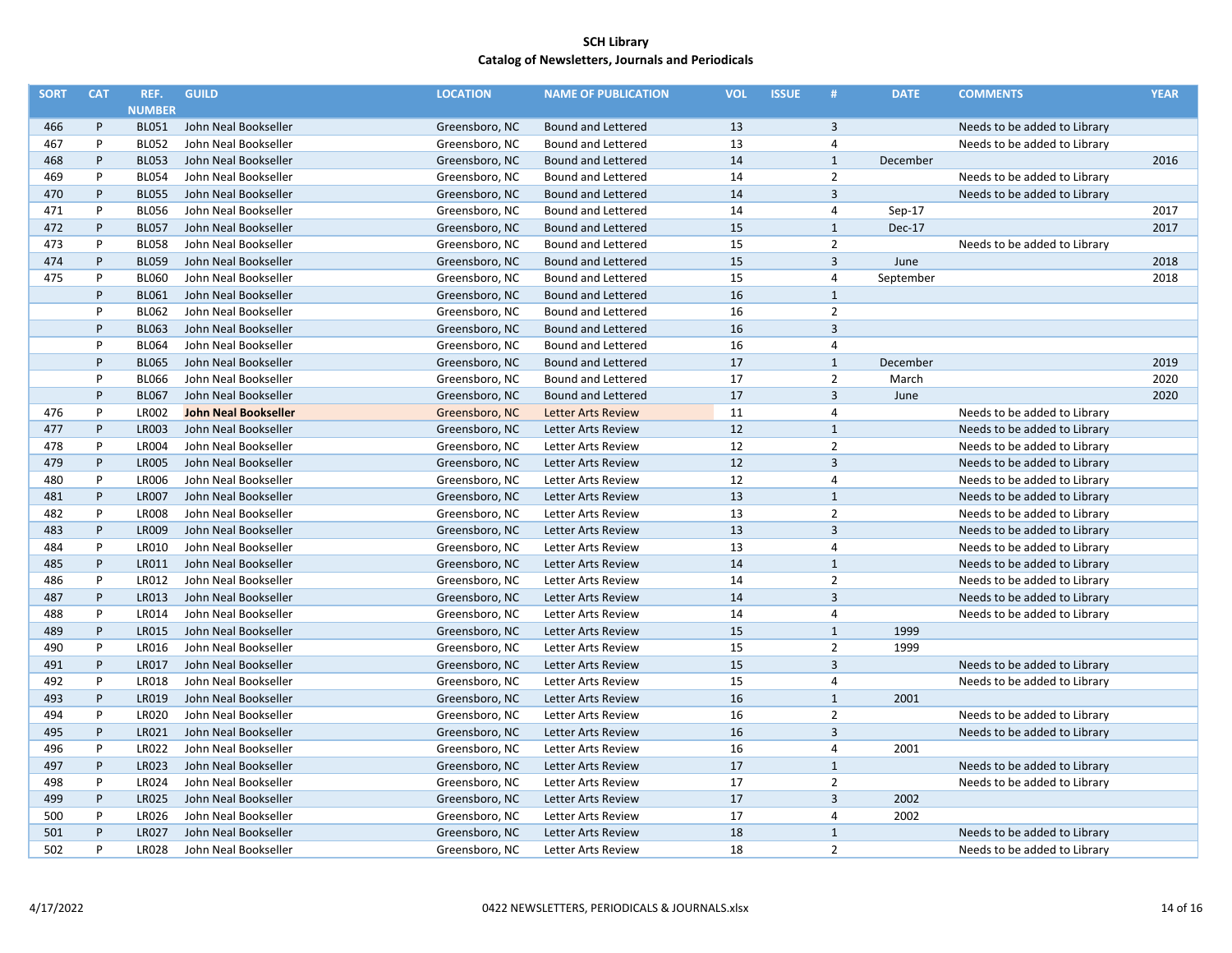| <b>SORT</b> | <b>CAT</b> | REF.                  | <b>GUILD</b>         | <b>LOCATION</b> | <b>NAME OF PUBLICATION</b> | <b>VOL</b> | <b>ISSUE</b> | #              | <b>DATE</b>     | <b>COMMENTS</b>              | <b>YEAR</b> |
|-------------|------------|-----------------------|----------------------|-----------------|----------------------------|------------|--------------|----------------|-----------------|------------------------------|-------------|
|             |            | <b>NUMBER</b>         |                      |                 |                            |            |              |                |                 |                              |             |
| 503         | P          | <b>LR029</b>          | John Neal Bookseller | Greensboro, NC  | Letter Arts Review         | 18         |              | 3              | 2003            |                              |             |
| 504         | P          | LR030                 | John Neal Bookseller | Greensboro, NC  | Letter Arts Review         | 18         |              | $\overline{4}$ |                 | Needs to be added to Library |             |
| 505         | P          | LR031                 | John Neal Bookseller | Greensboro, NC  | Letter Arts Review         | 19         |              | $\mathbf{1}$   | 2004            |                              |             |
| 506         | P          | LR032                 | John Neal Bookseller | Greensboro, NC  | Letter Arts Review         | 19         |              | $\overline{2}$ |                 | Needs to be added to Library |             |
| 507         | $\sf P$    | LR033                 | John Neal Bookseller | Greensboro, NC  | Letter Arts Review         | 19         |              | $\overline{3}$ |                 | Needs to be added to Library |             |
| 508         | P          | LR034                 | John Neal Bookseller | Greensboro, NC  | Letter Arts Review         | 19         |              | 4              |                 | Needs to be added to Library |             |
| 509         | $\sf P$    | <b>LR035</b>          | John Neal Bookseller | Greensboro, NC  | Letter Arts Review         | 20         |              | $\mathbf{1}$   | 2005            |                              |             |
| 510         | P          | LR036                 | John Neal Bookseller | Greensboro, NC  | Letter Arts Review         | 20         |              | $\overline{2}$ | 2005            |                              |             |
| 511         | $\sf P$    | <b>LR037</b>          | John Neal Bookseller | Greensboro, NC  | Letter Arts Review         | 20         |              | $\overline{3}$ | 2005            |                              |             |
| 512         | P          | <b>LR038</b>          | John Neal Bookseller | Greensboro, NC  | Letter Arts Review         | 20         |              | $\overline{4}$ | 2005            |                              |             |
| 513         | P          | LR039                 | John Neal Bookseller | Greensboro, NC  | Letter Arts Review         | 21         |              | $1\,$          | 2006            |                              |             |
| 514         | P          | LR040                 | John Neal Bookseller | Greensboro, NC  | Letter Arts Review         | 21         |              | $\overline{2}$ | 2006            |                              |             |
| 515         | P          | LR041                 | John Neal Bookseller | Greensboro, NC  | Letter Arts Review         | 21         |              | $\overline{3}$ | 2006            |                              |             |
| 516         | P          | LR042                 | John Neal Bookseller | Greensboro, NC  | Letter Arts Review         | 21         |              | 4              | <b>SUM '07</b>  |                              |             |
| 517         | P          | LR043                 | John Neal Bookseller | Greensboro, NC  | Letter Arts Review         | 22         |              | $\mathbf{1}$   | 2007            | summer                       |             |
| 518         | P          | LR044                 | John Neal Bookseller | Greensboro, NC  | Letter Arts Review         | 22         |              | $\overline{2}$ | <b>AUT '07</b>  |                              |             |
| 519         | P          | <b>LR045</b>          | John Neal Bookseller | Greensboro, NC  | Letter Arts Review         | 22         |              | $\overline{3}$ | <b>WIN '08</b>  |                              |             |
| 520         | P          | LR046                 | John Neal Bookseller | Greensboro, NC  | Letter Arts Review         | 22         |              | 4              | <b>SPR '08</b>  |                              |             |
| 521         | P          | <b>LR047</b>          | John Neal Bookseller | Greensboro, NC  | Letter Arts Review         | 23         |              | $\mathbf{1}$   | <b>FALL '08</b> |                              |             |
| 522         | P          | <b>LR048</b>          | John Neal Bookseller | Greensboro, NC  | Letter Arts Review         | 23         |              | $\overline{2}$ |                 | Needs to be added to Library |             |
| 523         | P          | LR049                 | John Neal Bookseller | Greensboro, NC  | <b>Letter Arts Review</b>  | 23         |              | $\overline{3}$ |                 |                              |             |
| 524         | P          | <b>LR050</b>          | John Neal Bookseller | Greensboro, NC  | <b>Letter Arts Review</b>  | 23         |              | 4              |                 | Needs to be added to Library |             |
| 525         | P          | LR051                 | John Neal Bookseller | Greensboro, NC  | Letter Arts Review         | 24         |              | $\mathbf{1}$   | 2010            |                              |             |
| 526         | P          | <b>LR052</b>          | John Neal Bookseller | Greensboro, NC  | Letter Arts Review         | 24         |              | $\overline{2}$ |                 | Needs to be added to Library |             |
| 527         | P          | <b>LR053</b>          | John Neal Bookseller | Greensboro, NC  | Letter Arts Review         | 24         |              | $\overline{3}$ |                 | Needs to be added to Library |             |
| 528         | P          | <b>LR054</b>          | John Neal Bookseller | Greensboro, NC  | Letter Arts Review         | 24         |              | $\overline{4}$ |                 | Needs to be added to Library |             |
| 529         | P          | <b>LR055</b>          | John Neal Bookseller | Greensboro, NC  | Letter Arts Review         | 25         |              | $\mathbf{1}$   |                 | Needs to be added to Library |             |
| 530         | P          | <b>LR056</b>          | John Neal Bookseller | Greensboro, NC  | Letter Arts Review         | 25         |              | $\overline{2}$ |                 | Needs to be added to Library |             |
| 531         | P          | <b>LR057</b>          | John Neal Bookseller | Greensboro, NC  | Letter Arts Review         | 25         |              | $\overline{3}$ |                 | Needs to be added to Library |             |
| 532         | $\sf P$    | <b>LR058</b>          | John Neal Bookseller | Greensboro, NC  | Letter Arts Review         | 25         |              | $\overline{4}$ |                 | Needs to be added to Library |             |
| 533         | P          | <b>LR059</b>          | John Neal Bookseller | Greensboro, NC  | Letter Arts Review         | 26         |              | $1\,$          |                 | Needs to be added to Library |             |
| 534         | P          | LR060                 | John Neal Bookseller | Greensboro, NC  | Letter Arts Review         | 26         |              | $\overline{2}$ |                 | Needs to be added to Library |             |
| 535         | P          | LR061                 | John Neal Bookseller | Greensboro, NC  | Letter Arts Review         | 26         |              | $\overline{3}$ |                 | Needs to be added to Library |             |
| 536         | P          | LR062                 | John Neal Bookseller | Greensboro, NC  | Letter Arts Review         | 26         |              | 4              |                 | Needs to be added to Library |             |
| 537         | $\sf P$    | LR063                 | John Neal Bookseller | Greensboro, NC  | Letter Arts Review         | 27         |              | $\mathbf{1}$   |                 | Needs to be added to Library |             |
| 538         | P          | <b>LR064</b>          | John Neal Bookseller | Greensboro, NC  |                            | 27         |              | $\overline{2}$ |                 |                              |             |
| 539         | P          | <b>LR065</b>          | John Neal Bookseller | Greensboro, NC  | Letter Arts Review         | 27         |              | $\overline{3}$ |                 | Needs to be added to Library |             |
|             | P          |                       |                      |                 | Letter Arts Review         |            |              |                |                 | Needs to be added to Library |             |
| 540         | $\sf P$    | <b>LR066</b><br>LR067 | John Neal Bookseller | Greensboro, NC  | Letter Arts Review         | 27<br>28   |              | 4<br>$1\,$     |                 | Needs to be added to Library |             |
| 541         | $\sf P$    |                       | John Neal Bookseller | Greensboro, NC  | Letter Arts Review         |            |              |                |                 | Needs to be added to Library |             |
| 542         |            | <b>LR068</b>          | John Neal Bookseller | Greensboro, NC  | Letter Arts Review         | 28         |              | $\overline{2}$ |                 | Needs to be added to Library |             |
| 543         | P          | <b>LR069</b>          | John Neal Bookseller | Greensboro, NC  | Letter Arts Review         | 28         |              | $\overline{3}$ |                 | Needs to be added to Library |             |
| 544         | P          | <b>LR070</b>          | John Neal Bookseller | Greensboro, NC  | Letter Arts Review         | 28         |              | 4              | <b>FALL '14</b> |                              |             |
| 545         | $\sf P$    | LR071                 | John Neal Bookseller | Greensboro, NC  | <b>Letter Arts Review</b>  | 29         |              | $\mathbf{1}$   |                 | Needs to be added to Library |             |
| 546         | P          | <b>LR072</b>          | John Neal Bookseller | Greensboro, NC  | Letter Arts Review         | 29         |              | $\overline{2}$ |                 | Needs to be added to Library |             |